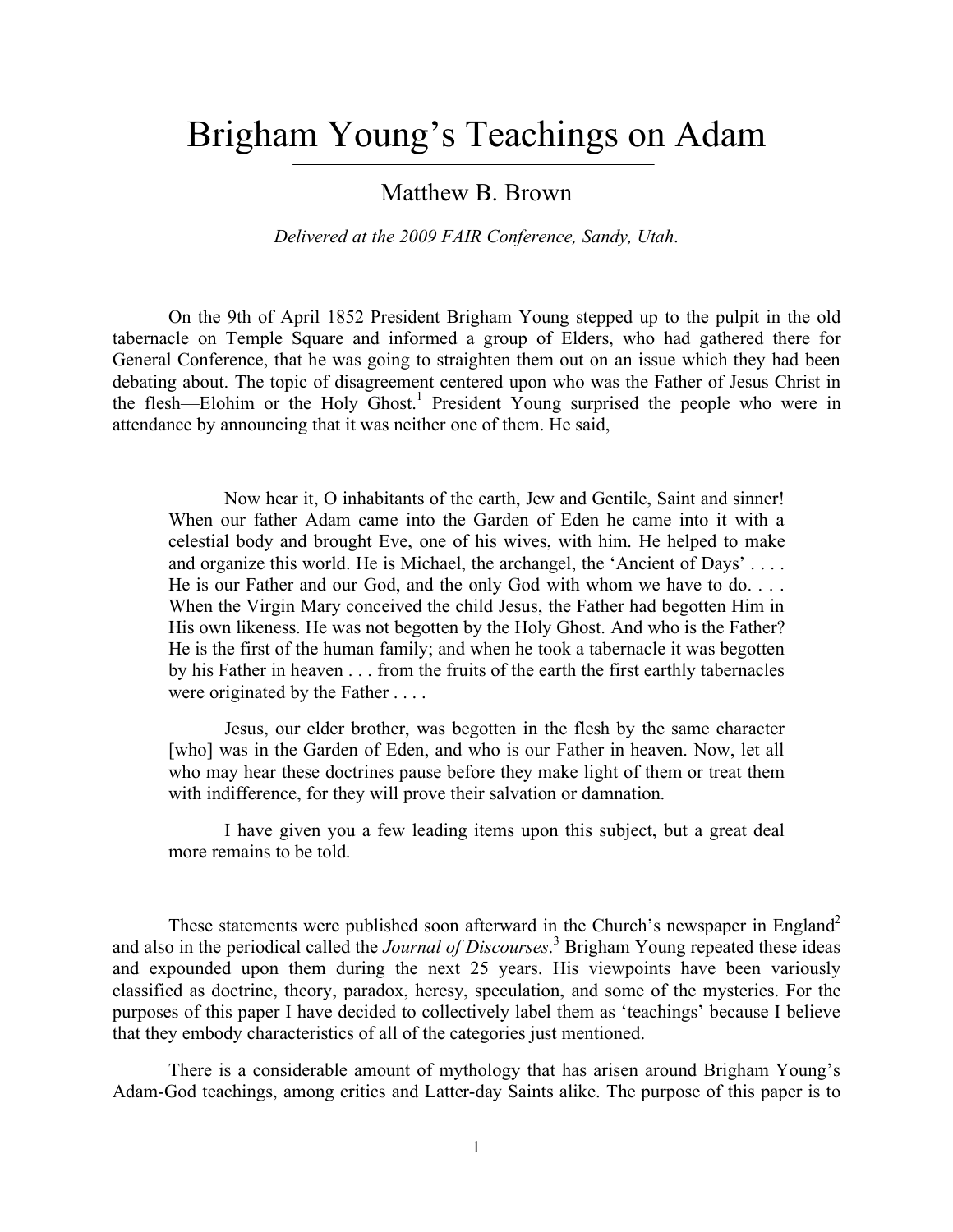try and dispel several of those myths by presenting some historical information pertaining to the Adam-God teachings and also to explain what happened to this ideology during the nineteenth century.

### **One Eternal Round**

The first item of business in evaluating Brigham Young's teachings about Adam is to map out the pattern of his thoughts on the topic between the years 1852 and 1877 (the year of his death). Even though 1852 is emphasized in this paper as the formal starting point for what is commonly known as the Adam–God Theory it is clear that various components that were incorporated into it were circulating among the Saints at earlier periods of Church history.<sup>4</sup> It is also evident from Brigham Young's statement in 1852 that he had been contemplating these ideas for some time before he gave his General Conference address.<sup>5</sup>

There was an overarching theme that President Young used to describe his Adam-God ideas: "One Eternal Round." The following chart illustrates, in linear fashion, from column 1 to column 2 to column 3, the underlying pattern of President Brigham Young's version of "One Eternal Round" and the Adamic life cycle.



President Brigham Young spoke about Adam enough times between the years 1852 and 1877 to provide a fairly clear understanding of the concepts which have been used to construct the above chart. What follows are representative quotations from President Young that can be found within his Adam-God discourses and which lay out the details of his thinking on many, but not all, Adam-God concepts.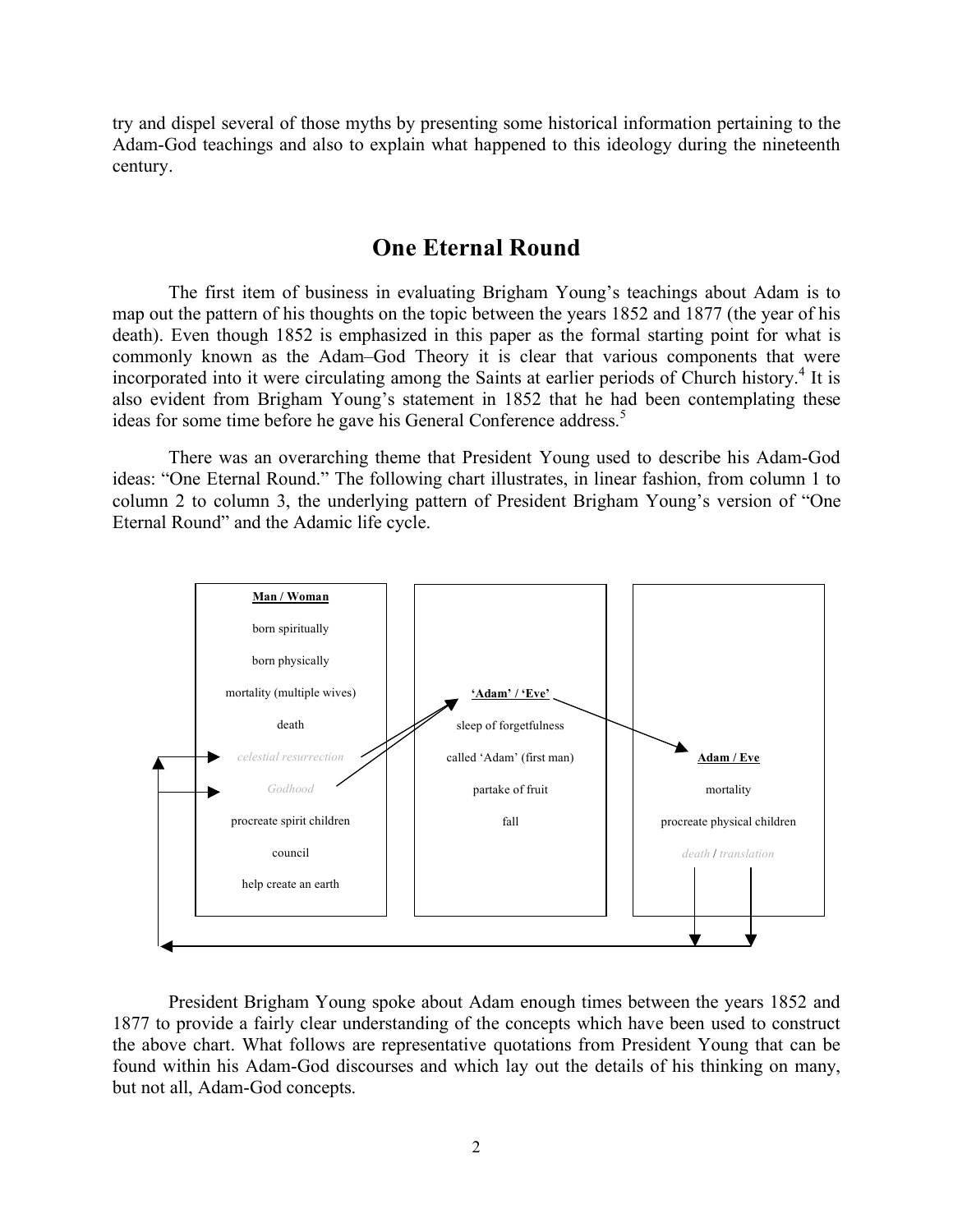**Mortality and Resurrection**: Brigham Young taught that the man known in the Bible as Adam "was not made of the dust of the ground of this earth, but he was made of the dust of the earth where he lived." This is another way of saying that on this different planet Adam was "born in the flesh." And in this otherworldly location, said President Young, Adam received the priesthood, honored his calling, believed in his Savior, obeyed his Lord, married several wives, abode his creation, died, and was resurrected to celestial glory by somebody who had previously been through the resurrection process.<sup>6</sup>

**Crown of Exaltation**: According to Brigham Young, after the resurrection of the man known as Adam he was "crowned with glory, immortality and eternal lives; with thrones, principalities, and powers: and it was said to him, 'It is your right to organize the elements, and to your creations and posterity there shall be no end. But you shall add kingdom to kingdom and throne to throne, and still behold the vast eternity of unorganized matter.<sup>"7</sup>

**Spirit Children**: The man Adam and his wives were then "Gods" who had "the power... . of propagating their species in spirit; and that [was] the first of their operations with regard to organizing a world."8 "Spirits," said Brigham Young, "were begotten, born and educated in the celestial world and were brought forth by [persons who possessed] celestial bodies."9 President Young also asserted that "Adam is the Father of our spirits" and declared that "our spirits and the spirits of all the human family were begotten by Adam, and born of Eve."<sup>10</sup> Each person who is crowned in the celestial kingdom, said Brigham Young, becomes a "father . . . [and] god. . . . Each [such] person will reign over his posterity. Adam . . . is the Father of All Living, and Eve is the Mother of All Living, pertaining to the human family. [Adam] is their King, their Lord, [and] their God."<sup>11</sup>

**The Creation**: Next came the creation of the heavens and the earth. President Young taught that "Father Adam came here and helped to make the earth . . . . [I]t was said to him by Eloheim, 'Go ye and make an earth' . . . . He came and formed the earth . . . . Adam found [the earth] in a state of chaos, unorganized and incomplete. . . . Adam came here and got it up in a shape that would suit him to commence business," said Brother Young. "Adam . . . was the first man on the earth, and its framer and maker. He, with the help of his brethren, brought it into existence."<sup>12</sup>

**Habitation Pre-Planning**: Brigham Young averred that "Adam's [F]ather came to him [before he went to occupy the earth] saying, 'Here is the wife you have had so long. Now you are going to have one wife to take with you to yonder earth and if any of your other wives ever go to an earth to become the Mother of All Living—to become an Eve—it will be to another earth, not to that one."<sup>13</sup>

Garden and Fall: "An Adam ... and ... [an] Eve" must go down to begin populating each new earth, said President Young.<sup>14</sup> Indeed, the second leader of the LDS Church taught that "every world has had an Adam, and an Eve: named so, simply because the first man is always called 'Adam' and the first woman 'Eve.'<sup>15</sup> He also taught that "every earth has its Redeemer, and every earth has its tempter." In addition, the inhabitants of these various worlds "pass through all the ordeals that we are passing through."<sup>16</sup> President Young claimed that Adam was no stranger to the Garden of Eden when he arrived on the earth for the purpose of occupying it because he himself had supposedly "planted" that paradisiacal locale.<sup>17</sup> And he was reportedly not oblivious to what he would experience when he began his residency. Brother Brigham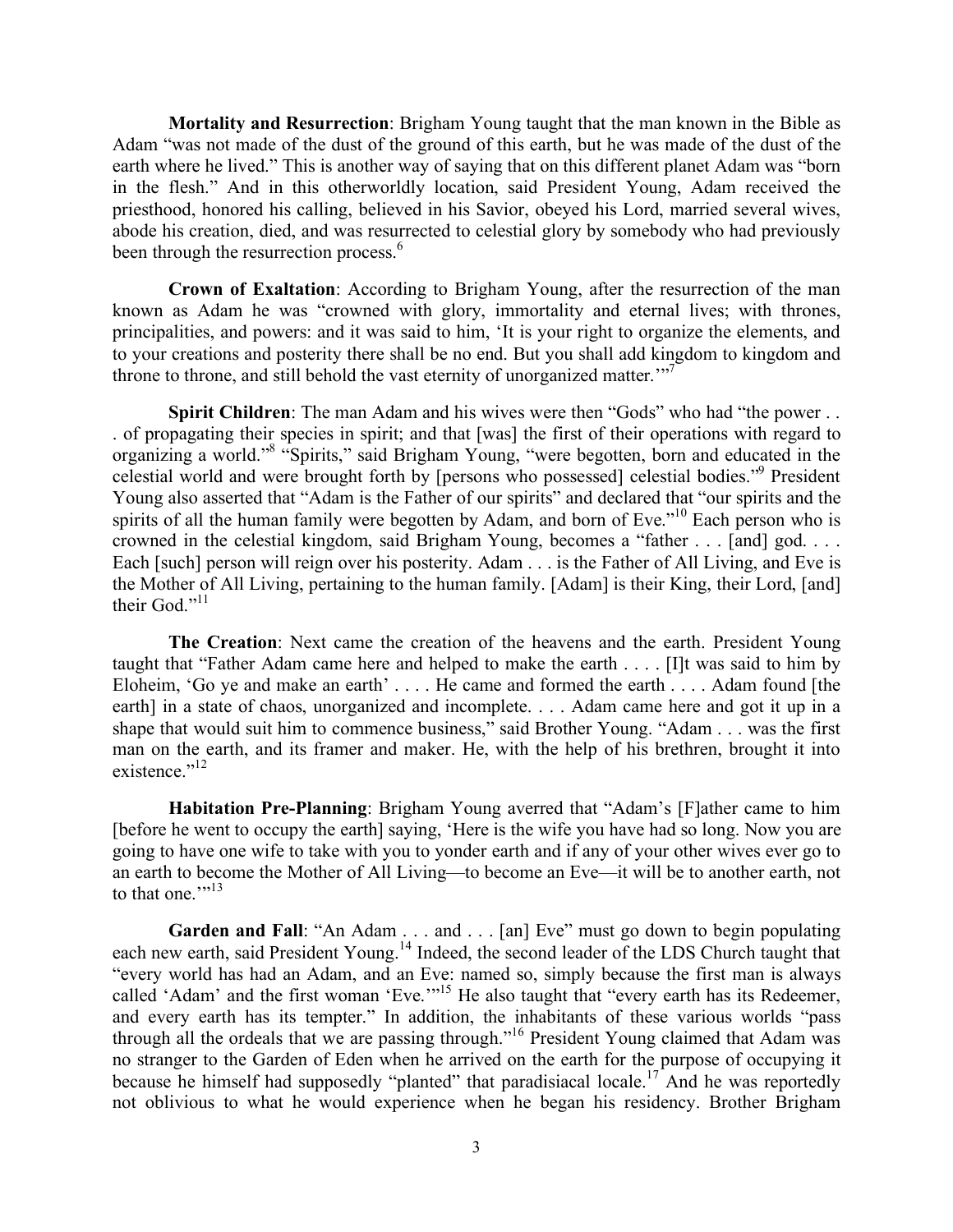continues, "when [Adam] came here [to this earth] he came with an understanding that he would . . . . go to sleep . . . . and forget the past and commence anew."<sup>18</sup> Furthermore, said President Young, "In my fullest belief, it was the design of the Lord that Adam should partake of the forbidden fruit, and I believe that Adam knew all about it before he came to this earth."19

**Physical Children**: Since the point of going to the new earth is to create physical bodies to house spirit children Adam "commenced the work of creating earthly tabernacles, precisely as he had been created in this flesh himself, by partaking of the course material that was organized and composed this earth, until his system was charged with it. Consequently, the tabernacles of his children were organized from the course materials of this earth."<sup>20</sup> So said President Brigham Young.

**Death or Translation**: Now we reach the first point of contradiction. President Young at first taught that the end of the Adam–God cycle (before it started all over again) was death and burial. He mentioned this detail in his General Conference address dated 8 October 1854.<sup>21</sup> If this was indeed the case then the man Adam would need to be resurrected again in order to regain the celestial glory which he had lost through the process of 'reduction.' The problem with this line of thinking is, of course, that the Book of Mormon informs us that resurrected beings can no longer die (see Alma 11:42–43, 45). It may be that somebody pointed this fact out to Brother Brigham and so he was obliged to modify his scheme. By 7 February 1877 Brigham Young was teaching that "when Adam and Eve got through with their work in the earth, they did not lay their bodies down in the dust, but returned to the spirit world from whence they came." $^{22}$ In other words, Adam experienced some kind of translation or was assumed back into heaven and then the whole cycle repeated itself.

## **Definitions**

Now that the Adam–God ideology has been outlined it will be helpful to take a closer look at some of the terms associated with it and determine how Brigham Young and his associates applied them.

A logical place to start is with the word 'G/god.' Mormons in the twenty-first century would apply this lower-case title to an exalted being of the celestial order (see D&C 76:58) with the understanding that it can designate certain premortal spirits (see Ether 3:13–16) as well as resurrected individuals (see D&C 132:19–20, 37). The capitalized word is typically reserved by Latter-day Saints for members of the Godhead or presiding quorum of Deities.

Brigham Young and some of his contemporary Church leaders held to an expanded view of the term 'G/god,' however. In their system of classification a 'G/god' could include someone who organizes the elements or creates<sup>23</sup> but also someone (either mortal or otherwise) who is the leader of a group.<sup>24</sup> The prophet Moses is someone who falls into this category. He was the earthly leader of the Israelites and was a mortal who had been granted the ability to organize or control the elements. In the Book of Moses chapter 1 verse 25 Moses' God says to him, "Moses, . . . I, the Almighty, have chosen thee, and thou shalt be made stronger than many waters; for they shall obey thy command as if thou wert God." In the 7th chapter and first verse of the book of Exodus it is also reported: "And the Lord said unto Moses . . . 'I have made thee a god to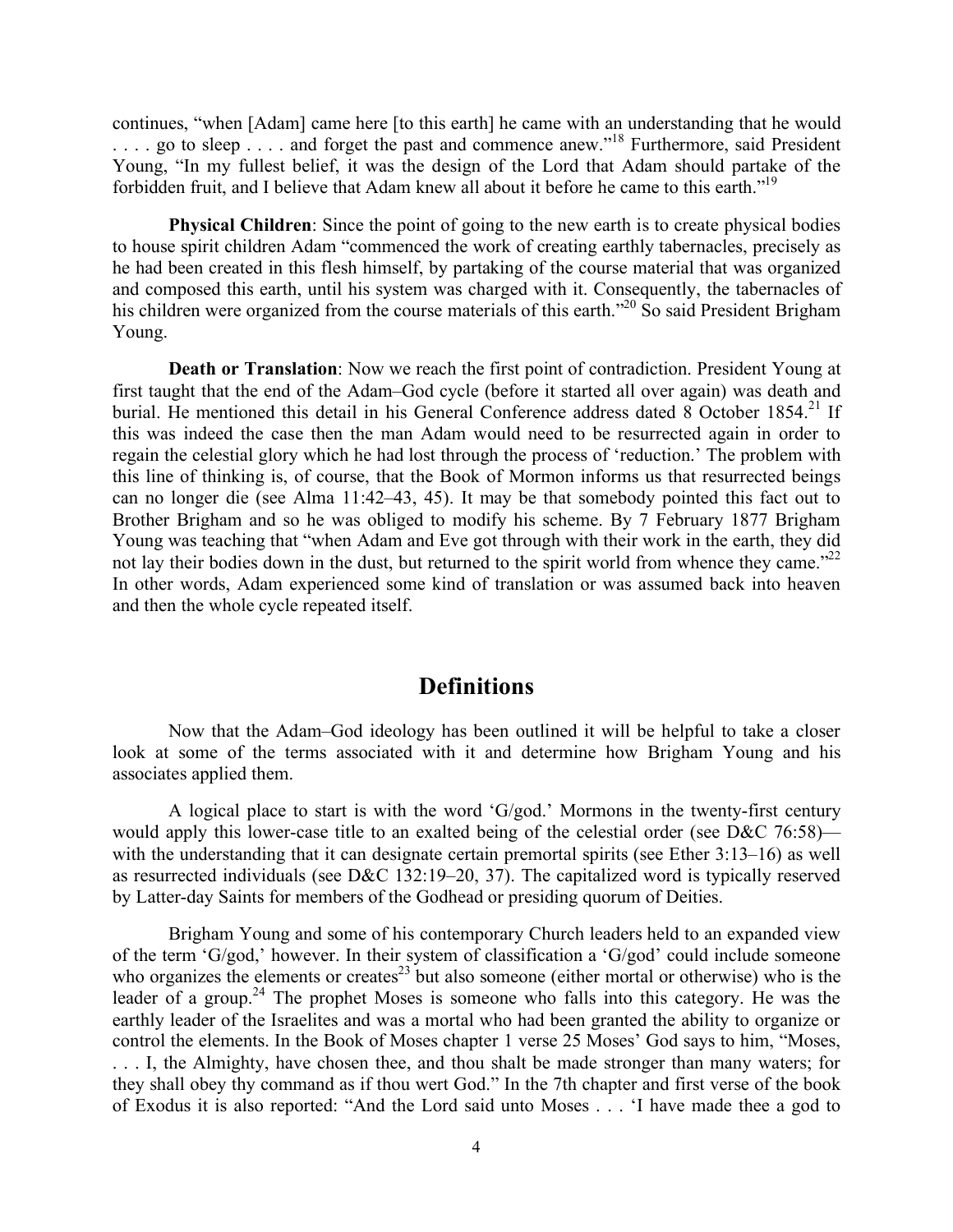Pharaoh.'" Here, then, are instances where the Lord not only bestowed the title of "god" upon a mortal leader but also granted him a portion of god-like power. This perspective helps one to better understand the statement made by the Prophet Joseph Smith on 8 April 1844 wherein he said to the Saints, "God  $\ldots$  will make me be god to you in His stead."<sup>25</sup> Brigham Young and Heber C. Kimball saw no problem in applying the same standard. Brother Kimball's reasoning ran along these lines: "Brother Brigham was my God . . . . Brother Joseph was his God. The one [who] gave Joseph the keys of the kingdom was his God which was Peter. Jesus Christ was his God."<sup>26</sup> Brigham Young used the same style of interpretation. He noted that Joseph Smith had said he was "a God" to the Saints and Brigham pointed out that Jesus Christ was "a God" both before He came to the earth and also while He was here, and Moses was "a God" to the children of Israel. Then President Young made an important clarification about his way of thinking. He said, "and in this manner you may go right back to Father Adam."<sup>27</sup>

It becomes apparent after examining the Adam–God documents that Brigham Young was expressing a few biblical scriptures in a specialized way. In 1 Corinthians 8:5–6, for instance, it is said that there are "gods many" but "to us there is but one God." This sentiment is rephrased in Hebrews 4:13 which speaks of "Him with whom we have to do." This was the main theme of the first Adam–God discourse given by President Young on 9 April 1852. Consideration must also be given to the statement recorded in John 17:3 that "this is life eternal, that they might know Thee, the only true God." In Brigham Young's view "no man can enjoy or be prepared for eternal life without that knowledge"; they must, therefore, "become acquainted with our Father and God."<sup>28</sup>

The question to ask now is this: 'How did Brigham Young come to the conclusion that Adam was *the only God with whom we have to do*?' There are several answers to this question but one of them is that he relied upon information found in section 107 of the Doctrine and Covenants.29 In verses 53 through 55 of that section it is made known that the Lord appointed Adam "to be at the head" of a multitude of nations.<sup>30</sup> These people would be Adam's posterity. He would be "a prince over them forever."

And Brigham Young drew upon another section of the Doctrine and Covenants to justify his stance. On 8 June 1873 he said, "Our Father Adam is the man who stands at the gate and holds the keys of everlasting life and salvation to all his children who have or whoever will come upon the earth."<sup>31</sup> This is a very close paraphrase of D&C 78:16. There it is stated that Jesus Christ gave unto Michael or Adam subordinate "keys of salvation" and appointed him as our "prince."

Here, then, is evidence of Brigham Young utilizing canonical texts to establish the exalted status of Adam in relation to his descendants. He is "at the head"; he holds salvific "keys"'; He is called a "prince." In the nineteenth century a 'prince' was defined as a ruler, a king, or a governmental sovereign. $32$ 

It is important to point out here that even though some of Brigham Young's critics claim that he was teaching God the Father or Elohim came down to the earth to take on the role of Adam this was never the intent of Brigham Young. In Brigham Young's mind Elohim did not equal Adam.<sup>33</sup>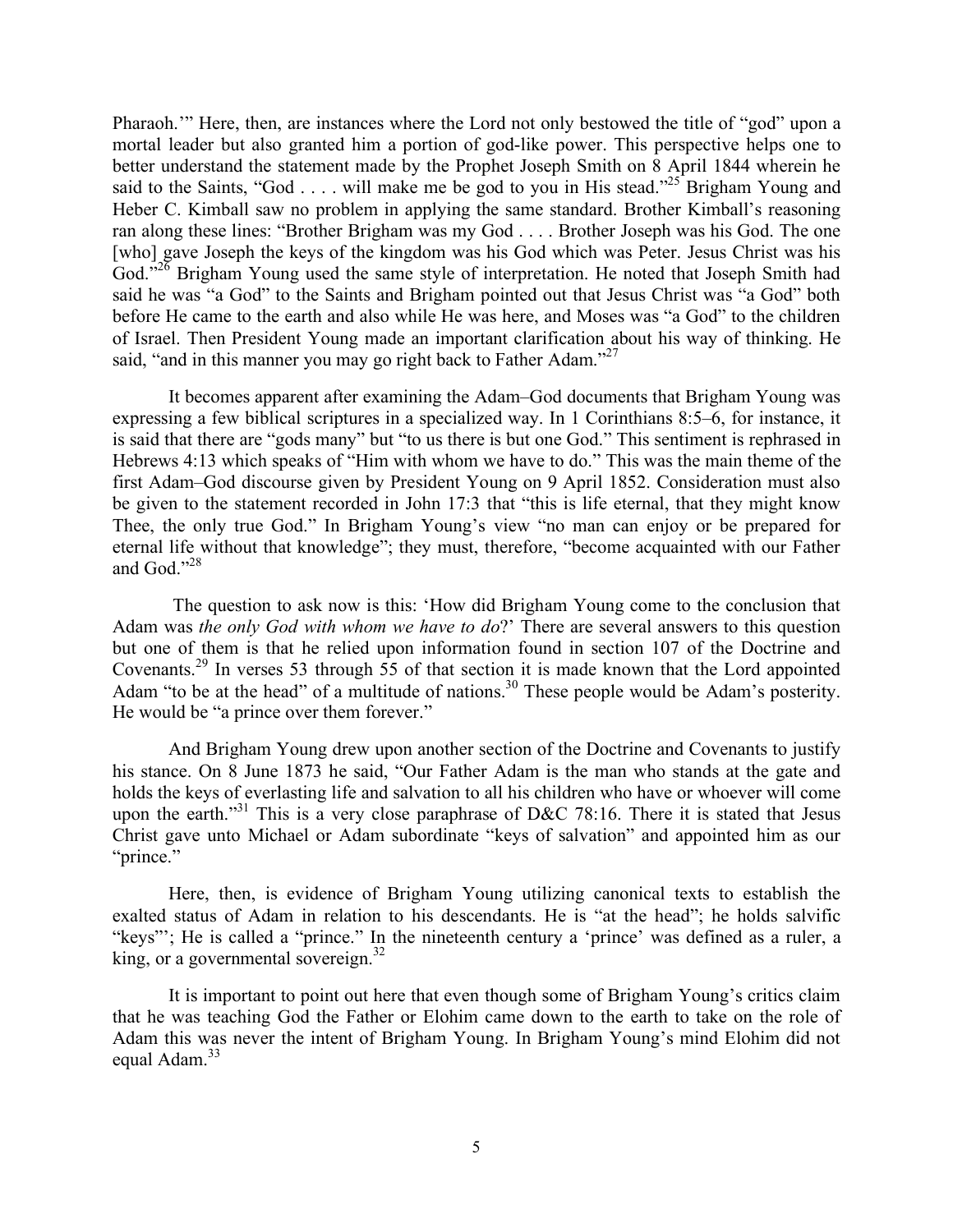This distinction was, in fact, emphasized for Brigham Young when he went to the upper room of Joseph Smith's Red Brick Store in Nauvoo, Illinois on 4 May 1842 and became a recipient of the endowment rites. Here he not only had the separate identities of Elohim and Adam reinforced before him but—as stated in the fifth volume of the *History of the Church*—he (along with apostle Heber C. Kimball) learned at that time about "the order pertaining to the Ancient of Days" or Adam.<sup>34</sup>

Then after the Nauvoo Temple was finished to the point where endowments could be given to the Saints in late 1845 Brigham Young and Heber C. Kimball became temple workers. They both played dramatic roles that cemented in their minds that Elohim and Michael or Adam were not the same person.<sup>35</sup> They were separate and distinct entities and Elohim was in a higher state of authority than Michael. It should also be remembered that Orson Pratt became a participant in presenting the dramatic portions of the Nauvoo endowment.<sup>36</sup> His understanding of these and other matters would play a central role in how he would eventually react to President Young's later teachings about the man Adam.

# **Perspectives**

One of President Young's points of focus in his April 1852 Adam–God sermon was on how Jesus Christ's physical body was created. He did not believe that there was any other way to create a physical body than the method that he was familiar with.<sup>37</sup> Because of this perspective Brigham Young also discounted the biblical story of Eve being literally created from Adam's rib. He joked on one occasion, "Moses made the Bible to say . . . [that Adam's] wife was taken out of his side; was made of one of his ribs. I do not know anything to the contrary of my ribs being equal on both sides. The Lord knows if I lost a rib for each wife I have, I should have had none left long ago." President Young thought he saw in the story of Eve's creation a camouflaged reference to procreation.<sup>38</sup>

This leads to the story of the creation of Adam as recounted in the Bible. It is not difficult to guess what Brigham Young's perspective was on this issue. On 23 October 1853 he said,

Supposing that Adam was formed actually out of clay, out of the same kind of material from which bricks are formed; that with this matter God made the pattern of a man, and breathed into it the breath of life, and left it there, in that state of supposed perfection. He would have been an adobe to this day.<sup>39</sup>

President Young announced to the Saints who were assembled in the Tabernacle on Temple Square in the Fall of 1853, "You believe Adam was made of the dust of this earth. This I do not believe, though it is supposed that it is so written in the Bible; but it is not, *to my understanding*. . . . I do not believe that portion of the Bible as the Christian world do. I never did, and I never want to. What is the reason I do not? Because I have come to understanding, and banished from my mind all the baby stories my mother taught me when I was a child."<sup>40</sup>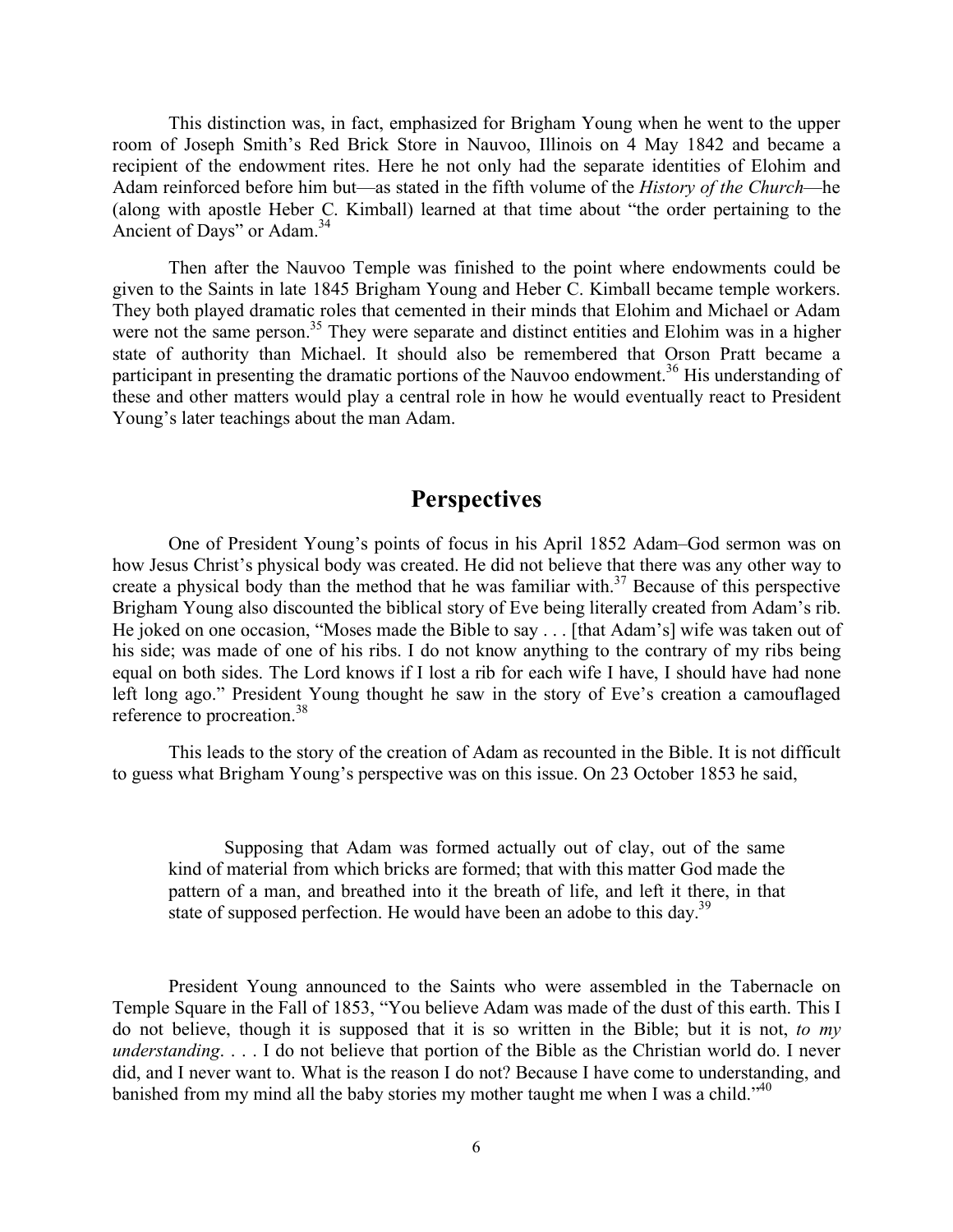This leads to another important insight. On 29 January 1860 the First Presidency of the LDS Church—consisting of Brigham Young, Heber C. Kimball, and Daniel H. Wells—issued a formal statement against some of Elder Orson Pratt's teachings. And in this public rebuttal they said, "With regard to . . . Adam's having been formed 'out of the ground' and 'from the dust of the ground,' etc., it is deemed wisest to let that subject remain without further explanation at present."<sup>41</sup> This was a perfect opportunity for the uppermost presiding quorum of the Church to make a formal declaration with regard to Adam–God ideas. But they chose not to. This course of action hints at the status of the Adam–God teachings among the nineteenth century Saints and their leaders.



As long as the subjects of 'perspective" and 'dust' are being investigated it might prove useful to refer to this cube chart. This illustration may help to explain one of the reasons why Adam–God teachings emerged in the first place. On the far left it is indicated that Brigham Young was in possession of a fact. He knew that under certain circumstances there was a personification of the man Adam.42 The next cube is shaded lighter because it is a piece of information that Brigham Young may not have possessed, but which is definitely connected with the first cube. In the kingship initiation rituals of ancient Israel the king personified Adam. The third cube represents a scriptural idea that President Young had access to; the idea that every new earth has its 'Adam' (see Moses 1:33–35; 4:26). Cube four represents one of the components of the Adam–God Theory: the idea that each god becomes the 'Adam' on the new earths which he himself creates. It is possible that Brigham Young mentally added together idea number one and idea number three and came up with idea number four. If Brigham had been aware of idea number two he may have drawn a different conclusion about Adam than he did.

We now turn to a pertinent apologetic issue. Critics enjoy pointing out that on several occasions Brigham Young claimed that his teachings on Adam came to him through revelation. Since this section of this paper is dealing with 'perspectives' it is only proper that President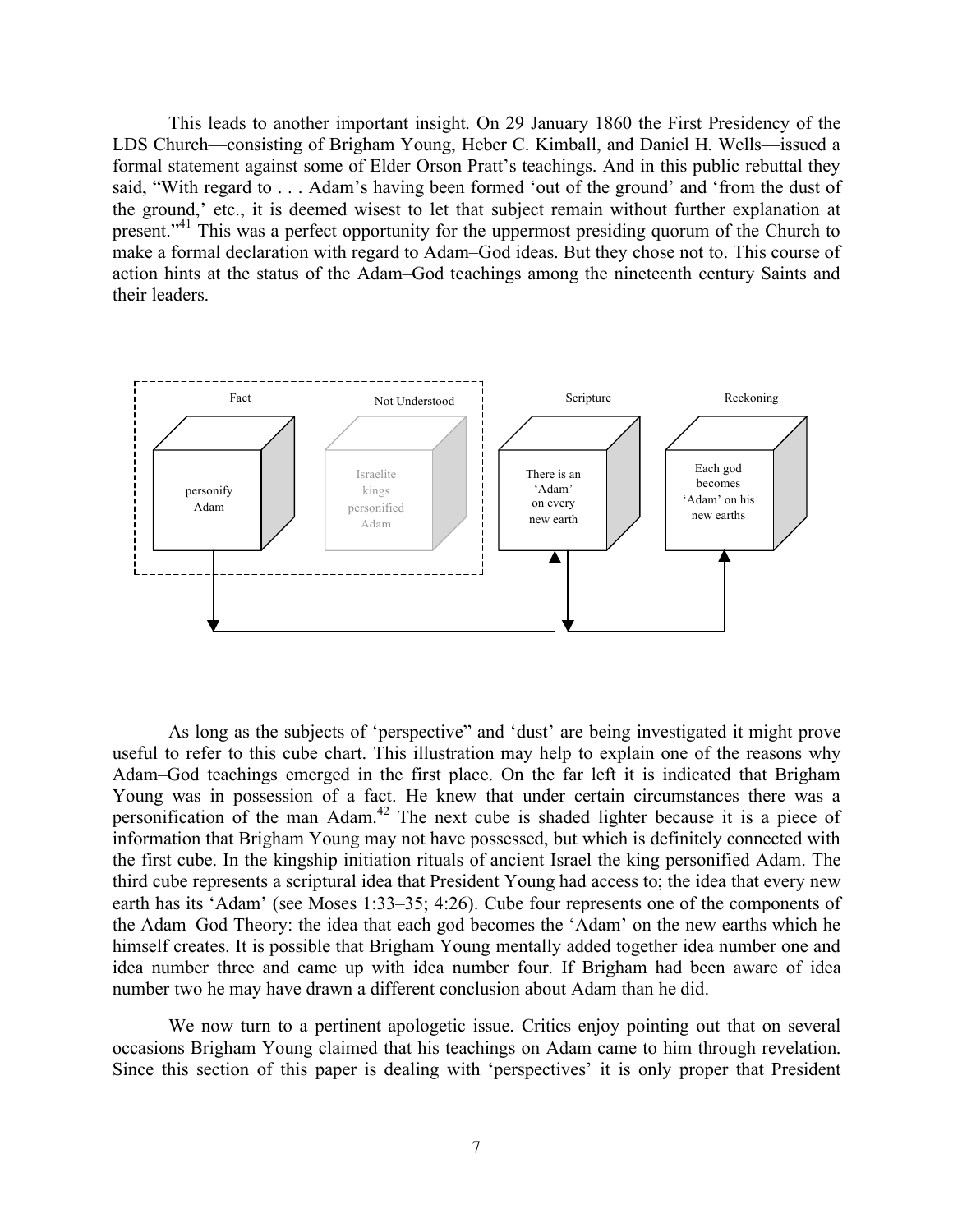Young be allowed to provide an idea of what he thought about, and how he experienced, the revelatory process.

First of all, the question will be posed: 'How did Brother Brigham compare himself, as a revelator, with his predecessor?' There are two quotations that are of interest here. The second President of the LDS Church said, "I wish to ask every member of this whole community if they ever heard [me] profess to be a Prophet, Seer, and Revelator as Joseph Smith was. [I] professed to be an apostle of Jesus Christ." $43^{\circ}$  In the second quote Brigham Young says that he "did not receive [revelations] through the Urim and Thummim as Joseph [Smith] did."44 Hence, it can be ascertained that, at least in one sense, Brigham Young did not receive communications from heaven in the same direct manner that Joseph Smith did. And it is relevant to mention here that Brigham Young did, in fact, own a seerstone that was once utilized by Joseph Smith.

Next, there is this lengthy quote from President Young which is well worth considering in its entirety. He rhetorically asked himself,

"Well, Brother Brigham, . . . . have you had revelations?" Yes, I have them all the time. I live constantly by the principle of revelation. . . . I have never received one particle of intelligence [except] by revelation, no matter whether [my] father or mother revealed it, or my sister, or [my] neighbor.

 No person receives knowledge [except] upon the principle of revelation, that is, by having something revealed to them. "Do you [Brother Brigham] have the revelations of the Lord Jesus Christ?" I will leave that for others to judge. If the Lord requires anything of this people, and speaks through me. I will tell them of it; but if He does not, still we all live by the principle of revelation. Who reveals? Everybody around us; we learn [from] each other. I have something which you have not, and you have something which I have not. I reveal what I have to you, and you reveal what you have to me. I believe that we are revelators to each other. $45$ 

Interestingly, there is some evidence that the 'revelation' claims for Adam–God ideology did not originate with Brigham Young, but rather with his close friend and associate Heber C. Kimball. There is one well-documented instance where Brother Kimball claimed that some of the concepts connected with the Adam–God Theory were revealed to him.<sup>46</sup> There are also two other statements that need to be taken into careful consideration. The first comes from Thomas Stenhouse's book. It reads: "Brother Heber had considerable pride in relating to his intimate friends that he was the source of Brigham's revelation on the 'Adam deity.'"<sup>47</sup> Since Mr. Stenhouse was an apostate from Mormonism at the time he wrote this, some people might tend to discount his assertion. But the second statement seems to lend credence to it. This one comes from Elder Orson Pratt. He said that the notion of "Adam being our Father and our God . . . [was] advanced by Bro[ther] Kimball in the stand [or at the pulpit], and afterwards approved by Bro[ther] Brigham."<sup>48</sup>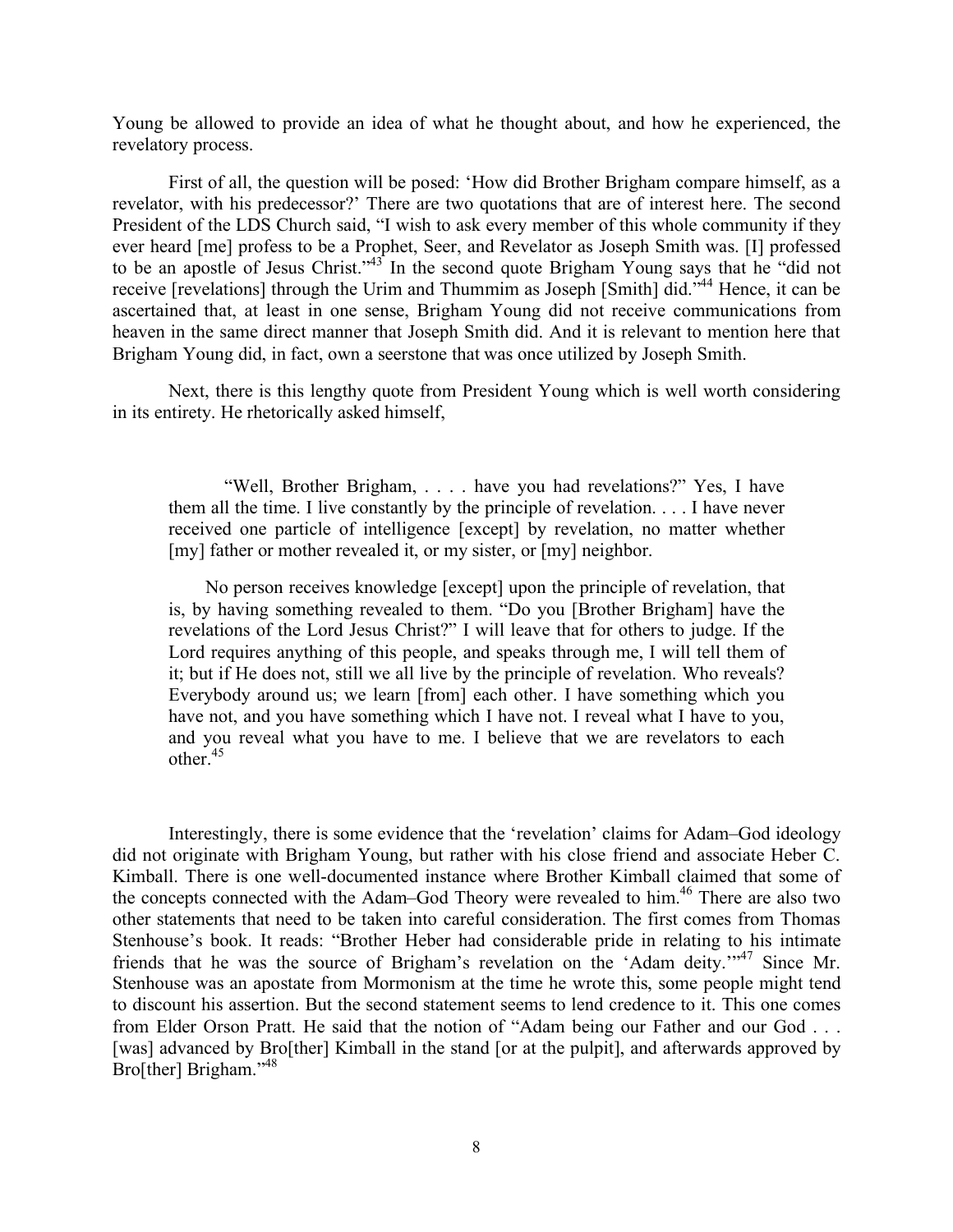There is one other thing to consider when it comes to Brigham Young's 'perspectives.' Again, the quotation comes straight from him. And again, it is vital to consider—and remember. He said,

"In my doctrinal teachings I have taught many things not written in any book, ancient or modern. And yet, notwithstanding the many things I have told the people, I have never looked into the Bible, the Book of Mormon, or the Doctrine and Covenants, or any of our Church works to see whether they agreed with them or not. When I have spoken by the power of God and the Holy Ghost it is truth, it is scripture, and I have no fears but that it will agree with all that has been revealed in every particular."<sup>49</sup>

# **Joseph's Doctrine**

Between 4 April 1860 and 16 December 1877 Brigham Young made at least seven statements wherein he either claimed outright that Joseph Smith had taught Adam–God concepts or implied as much. It is noteworthy that President Young did not introduce this particular idea into the public arena until almost exactly eight years after he first advanced his Adam–God teachings. The first time the claim is known to have been made was at the Church Historian's office during a meeting of the Quorum of the Twelve Apostles. It is recorded that Brigham Young said on that occasion:

"It was Joseph's doctrine that Adam was God [etc.] when in Luke Johnson's." $50$ 

It turns out, upon closer examination, that this brief, cryptic remark may be a key component in solving part of the puzzle of the origin of Adam–God beliefs. Section 78 of the Doctrine and Covenants was revealed to Joseph Smith on 1 March 1832. The header of section 78 in the D&C says that the revelation was given in Hiram, Ohio but this is actually not correct. It is known that Joseph Smith was living at the Luke Johnson residence when he received several D&C revelations that immediately precede and follow section 78 but it is also known that the Prophet made a short trip to Kirtland, Ohio during this time period and it was there that he actually received section 78.<sup>51</sup> Nevertheless, some nineteenth century Church authorities believed that D&C 78 was received while the Prophet was living on the Johnson property and it was so labeled in some printings of the Doctrine and Covenants.<sup>52</sup> The reason why D&C 78 is so important to the discussion at hand is because the Lord speaks about Adam within it. It is said in verse 16 that Jesus Christ,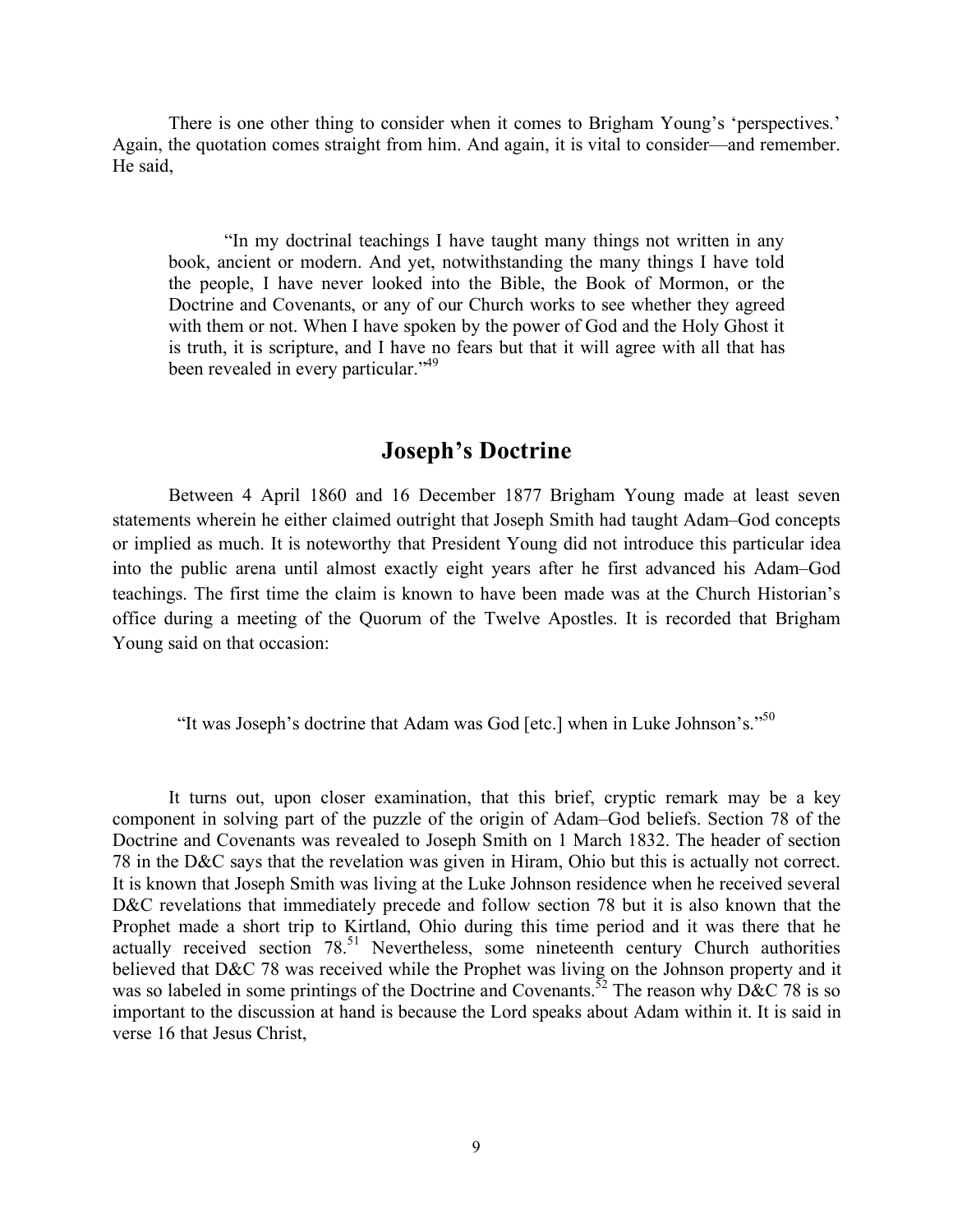hath appointed Michael your prince, and established his feet, and set him upon high  $\left[-\text{which is kingship language}\right]^{53}$  and given unto him the keys of salvation under the counsel and direction of the Holy One [or Jesus Christ].

Here we learn that Michael, who is Adam, is subordinate to the Savior but he has also been "appointed" as a "prince." D&C 27:11 not only repeats the idea that Adam is "the prince of all" but also says that he is "the father of all" (a distinct Adam-God Theory component). D&C 78:16 specifies that Adam has been given "the keys of salvation" for all, under Jesus Christ's direction.

This idea leads to the Kirtland Temple in the state of Ohio. On the 21st of January 1836 Joseph Smith saw an important vision while inside of this sanctuary. Part of this vision has been recorded in the 137th section of the Doctrine and Covenants—but not all of the parts of that manifestation can be found within that record. Yet some of the scriptural elements of this vision have relevance to the Adam–God Theory. In D&C 137 Joseph Smith describes the gate leading into the celestial kingdom (see v. 2), he sees the Father and the Son seated upon a throne inside of that kingdom (see v. 3), and Adam is identified as a separate individual residing within that kingdom (see v. 5).<sup>54</sup> Heber C. Kimball—a staunch supporter of Adam–God ideology—provides additional details about what the Prophet saw during the vision. Brother Kimball reports that Adam was closely associated with Beings who were recognized as Gods and also said,

Joseph [Smith] saw until [the Twelve Apostles] had accomplished their work, and arrived at the gate of the celestial city; there Father Adam stood and opened the gate to them, and as they entered he embraced them one by one . . . . He then led them to the throne of God, and then the Savior embraced each one of them . . . . and crowned each one of them [as kings and priests] in the presence of God. [Joseph] saw that they all had beautiful heads of hair  $\ldots$ <sup>5</sup>

Notice that the Twelve Apostles who were admitted through the gate would have included Elder Brigham Young and Elder Heber C. Kimball. This vision would, therefore, have held especial interest for both of them. Indeed, it appears that elements of this vision were incorporated into Adam–God comments made by Brigham Young. He stated during an Adam– God sermon on 8 October 1854 that those who make it back home to the celestial kingdom will "embrace" Adam when they get there.<sup>56</sup> And on 7 October 1857 he said during some Adam–God comments that those who "pass" by the prophets and apostles in the next life will eventually "see the white locks [or hair] of Father Adam."<sup>57</sup> On 18 June 1873 Brigham Young, in yet another Adam–God discourse, said, "Our Father Adam is the man who stands at the gate and holds the keys of . . . salvation"—thus combining a theme from Joseph's vision with a theme found in the D&C 78 material on Adam.

One way to determine if (as Brigham Young claimed) the Prophet Joseph Smith was really teaching Adam–God concepts is to examine his discourses. Talks with heavy doses of 'Adam' material were delivered by him around 8 August 1839 and on 5 October 1840 and on 7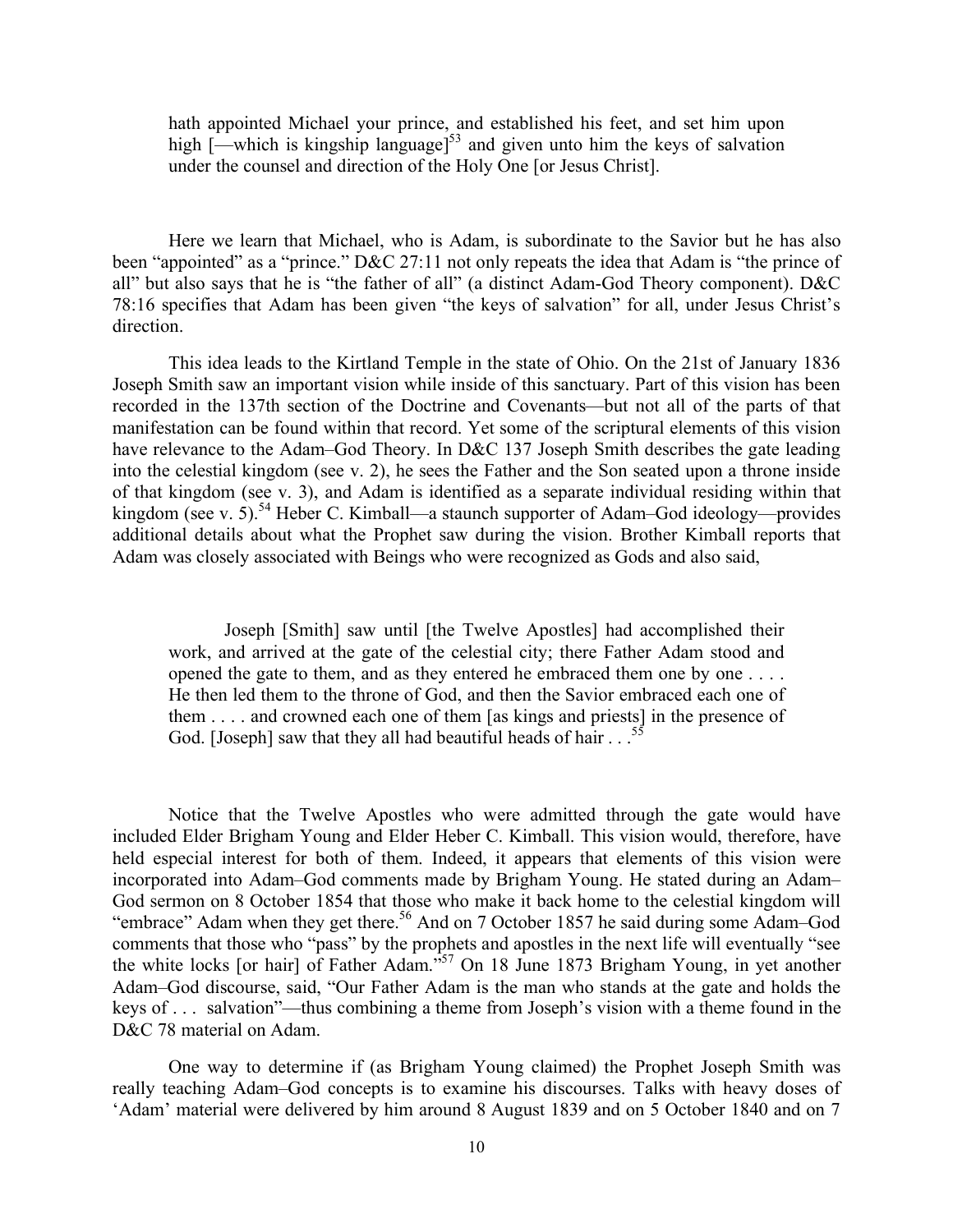April 1844. While some of the content of these talks could be classified as 'in-the-ballpark' as far as the Adam–God Theory goes it should also be noted that there are similarities, but not exact parallels, to what Brigham Young taught.<sup>58</sup>

It should also be mentioned that Helen Mar Kimball (daughter of Heber C. Kimball and one of Joseph Smith's plural wives) claimed in an 1882 publication that Joseph Smith was the real "author" of the Adam–God Theory, not Brigham Young. Helen listed the same talks that are mentioned above as her evidence and so it seems prudent to carefully scrutinize Helen's assertion. It seems very relevant that she was the person who tried to make the point since it was her father, Heber C. Kimball, who reportedly instigated some of the Adam-God concepts. Perhaps Brother Kimball's viewpoints on Adam coalesced while notes on Joseph Smith's discourses were being amalgamated to form some of the texts for the Nauvoo period of the *History of the Church*. 59

Another way to determine if Joseph Smith was teaching Adam–God ideology, or not, is to evaluate the content of his writings and the writings upon which he put his stamp of approval. It has already be shown that there is some Adam-related material on the pages of the Doctrine and Covenants but there are also texts of this nature found in the Book of Moses, the Book of Abraham, the Lectures on Faith (which is a repeat of the Book of Moses material), and the Articles of Faith. It would appear that the teachings on Adam in the Book of Moses are especially relevant when it comes to the debate on the validity or illegitimacy of Adam–God concepts. 60

### **Reactions**

There is a small, but significant, amount of historical information available on how people within the LDS Church reacted after Brigham Young stepped down from the tabernacle pulpit in April of 1852. It is interesting that there was quite a range of response from leaders and laymen alike.

Other than the feeling of "surprise" among a number of Saints<sup>61</sup> there were some who imagined that since the President of the Church had been the speaker his ideas must be "the word of the Lord."<sup>62</sup> They interpreted "obedience" as a good Mormon to mean that, "If I am told that Adam is our Father and our God, I just believe it."<sup>63</sup>

On the other end of the spectrum, some of the Saints were genuinely disturbed by what they heard. It gave them feelings of fear and engendered "great trouble of mind."<sup>64</sup> It was acknowledged by a contemporary Church publication that some of them may have thought that what was being put forward was "blasphemous."<sup>65</sup>

There was also some denigration that occurred among the membership. Some of the Saints who were on the believing side of the fence accused unbelievers of "weakness, ignorance, and folly<sup>566</sup> and also asserted that they were "lacking faith.<sup>567</sup>

And there were a number of ecclesiastical officers who did not meet in council between 1852 and 1854 because of what was being taught about Adam at Church headquarters.<sup>68</sup> Some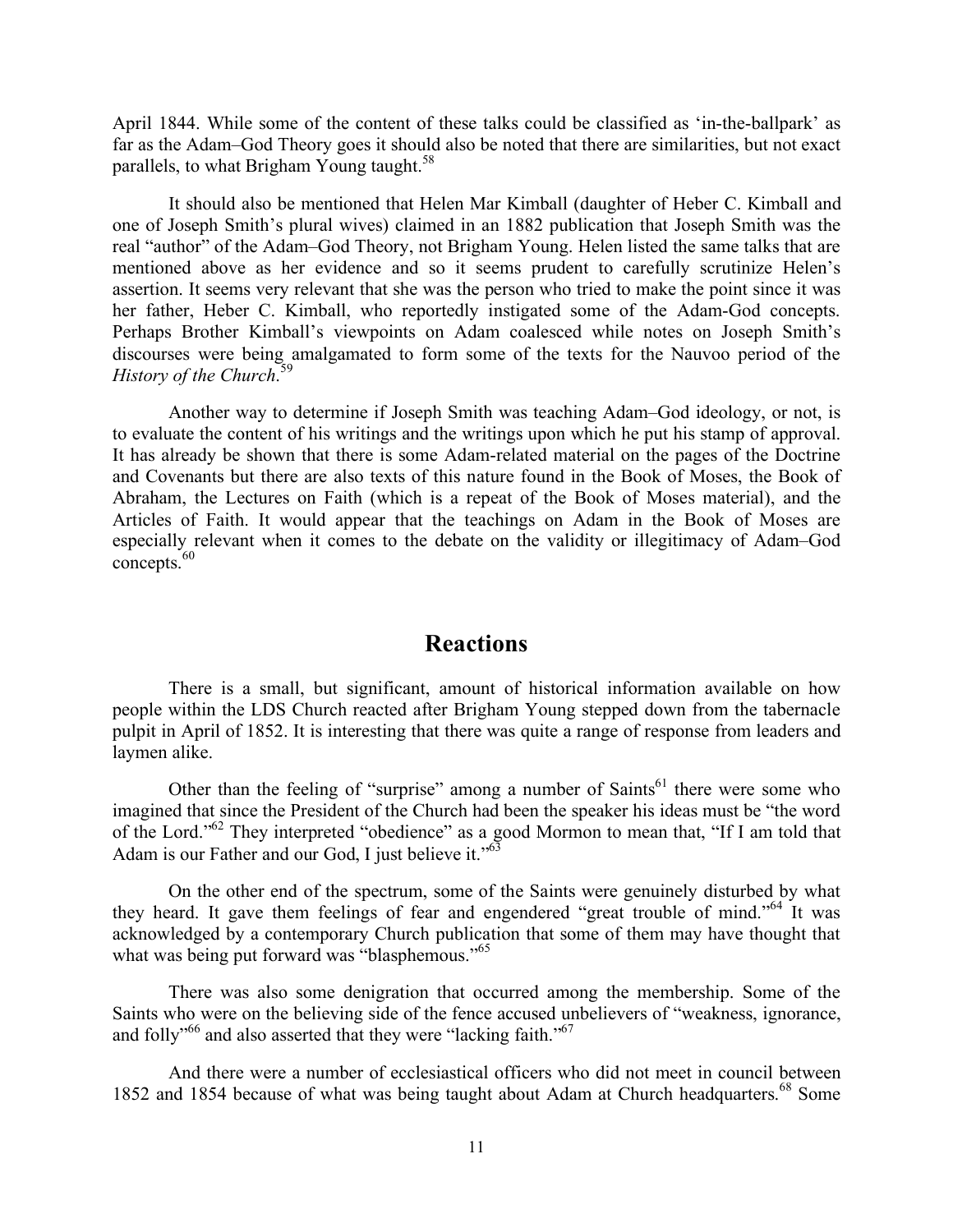people who had been investigating the Church even refused to join with the Latter-day Saints until this particular teaching was "removed."<sup>69</sup>

The negative reactions were not confined to just the lay members and local leadership, either. Apostle Orson Pratt was strongly opposed to Brigham Young's teachings on the man Adam. There is some evidence that Apostle Amasa Lyman also voiced his disapproval but Elder Pratt was definitely the champion of the anti-Adam-God cause. His opposition was based partly upon scriptural grounds. He said that when he read the revelations delivered from God through the Prophet Joseph Smith their content did not comport with what President Young was teaching.70 On 5 April 1860 Elder Pratt even enlisted the Book of Moses to argue against what he saw as teachings about Adam that were outside the boundaries of orthodoxy.<sup>71</sup> Unfortunately, he only had the 1851 version of the *Pearl of Great Price* to work with. It did not contain a full text of the Book of Moses. The entire text of that book was not published until 1867 but because it came through the break-off Reorganized church President Young would not have been likely to accept its authenticity. The full version of the Book of Moses would have effectively discounted several Adam–God Theory elements. It is noteworthy that the year after Brigham Young died John Taylor directed none other than Orson Pratt to publish the full Book of Moses in the first American edition of the *Pearl of Great Price*. It was canonized as a standard for doctrinal judgment just two years later.

The records of the past indicate that Brigham Young's teachings on Adam were met with steady opposition throughout the 1850s, 60s, and 70s; they were not automatically accepted by the general Church populace. Brother Young even complained on occasion about the amount of non-acceptance that was taking place. But the negative reaction seems to have caused the Church President to have a reaction of his own; one which, in the end, was beneficial to historians: he got more precise in describing the character of his Adam–God teachings.

This is probably the most important point that can be made with regard to this intriguing, complex, and somewhat perplexing subject.

When Brigham Young first introduced the public to his Adam–God teachings in April of 1852 he claimed that they would prove a person's "salvation or damnation."<sup>72</sup> Just two and a half years later his rhetoric changed dramatically. In General Conference, once again, he gave an Adam–God talk but this time he said, "I propose to speak upon a subject that does not immediately concern yours or my welfare. . . . I do not pretend to say that the items of doctrine and ideas I shall advance are necessary for the people to know, or that they should give themselves any trouble about them whatever." After specifying that "these are my views with regard to the gods, and eternities" and saying, "I will tell you what I think about it" he used a very significant term—thirteen times. He said, "I will tell you what I reckon." His exact words were: "I will tell you what I think about it, and as the [Southerners] say, 'I reckon.' And as the Yankees say, 'I guess'; but I will tell you what I reckon."<sup>73</sup> It should be pointed out here that Brigham Young was a northern Yankee from New York state—not a Southerner. He may have deliberately chosen to employ the term 'reckon' instead of 'guess.'

And what did Brigham Young admit that he was guessing about in this sermon? The very elements of the Adam–God Theory that are the most problematic. Here is what he said:

 $\bullet$  "I reckon that Father Adam was a resurrected being, with his wives."<sup>74</sup>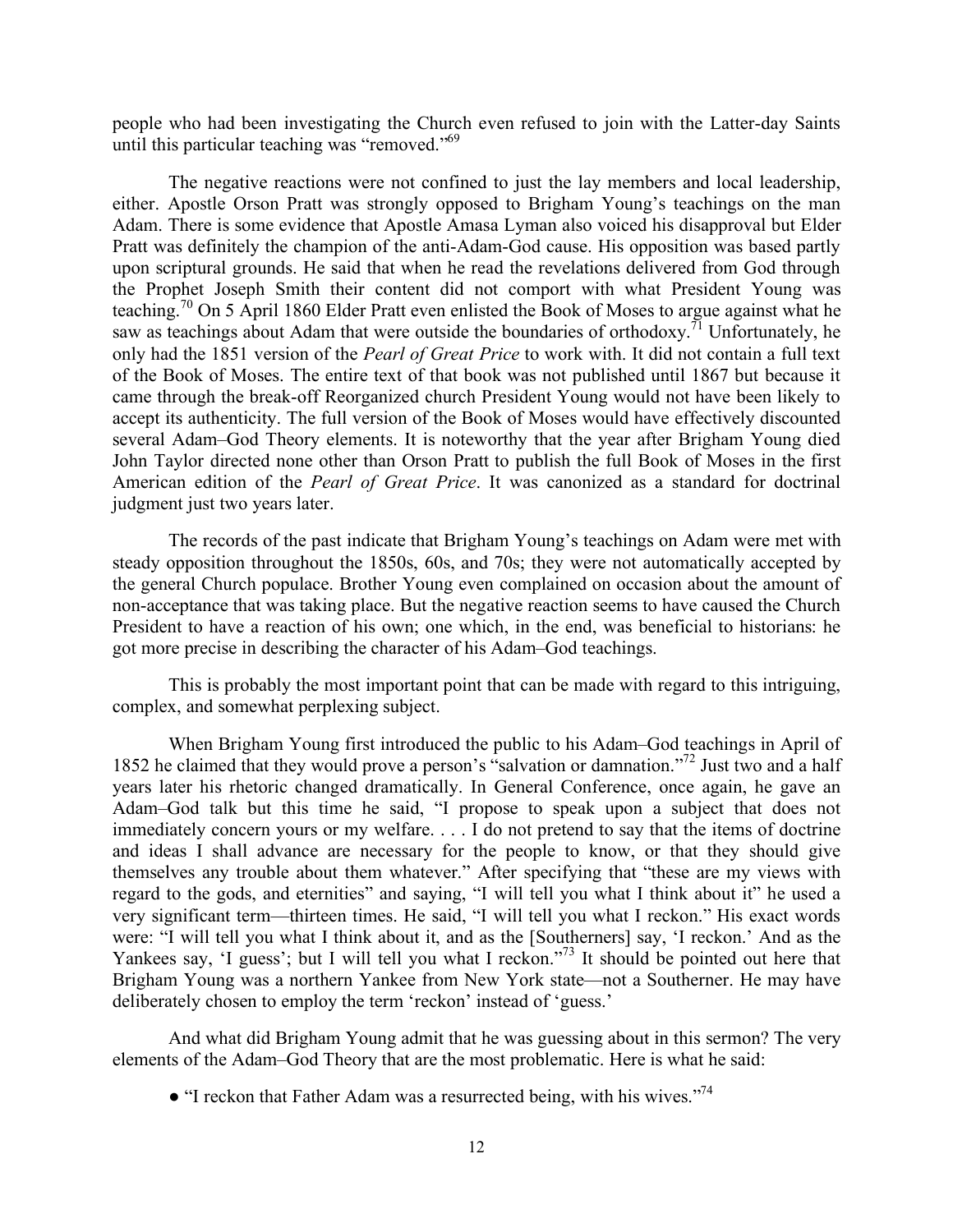● "I reckon our spirits and all the spirits of the human family were begotten by Adam, and born of Eve."<sup>75</sup>

 $\bullet$  "I reckon that Adam . . . himself planted [the Garden of Eden]."<sup>76</sup>

The bottom line is that the core principles of the Adam–God Theory were simply Brigham Young guessing or reckoning.<sup>77</sup>

One thing that is certain about Brigham Young's 'Adam' ideology is that some of it originated with the House of the Lord.<sup>78</sup> And that is where the Adam–God saga headed towards its end also. In February of 1877 President Young took steps to ensure that his personal views on Adam would be taught during a summary lecture that was given to patrons inside of the St. George Temple (though the comments he inserted were interpretive in nature). It seems very significant that this lecture material is prefaced—in L. John Nuttal's diary—by reminiscences about Nauvoo. President Young remembered that when the sanctuary rites were administered by Joseph Smith in May of 1842 he was there and was given a charge by the Prophet to arrange and systematize what he had been taught and experienced that day. He did just that when the Nauvoo Temple began to fully operate in late 1845 and he even gave explanatory lectures to patrons inside of that hallowed structure<sup>79</sup>—but not exactly like what he explained in St. George. It is not clear what President Young's motivation was for what he did in southern Utah in 1877 and he did not leave behind an explanation for it before he died, only six months later.

## **The Lord Steadies the Ark**

On 17 June 1866 President Brigham Young—in speaking at the Salt Lake City tabernacle about the earthly kingdom of God and those individuals who serve within it—reminded the Latter-day Saints that when any jostling of the kingdom occurs they can count on divine intervention because "it is the Lord's work" and "the Lord steadies the ark."<sup>80</sup>

It should be emphasized that when it comes to the Lord's kingdom it is He who decides who will preside over it and guide it on the earth. And Brigham Young was no exception. Elder Orson Hyde openly testified that in February of 1848 he and other members of the Quorum of the Twelve Apostles were meeting together at Council Bluffs, Iowa, in his own home, when they both heard and felt the voice of God sanction the appointment of Elder Brigham Young as the new President of The Church of Jesus Christ of Latter-day Saints.<sup>81</sup>

And yet, such a divine appointment does not make any mortal man or woman superhuman. And Brigham Young was no exception. A little less than five months after the second President of the LDS Church passed away Elder George Q. Cannon wrote the following: "Some of my brethren, as I have learned since the death of President Brigham Young, did have feelings concerning his course. They did not approve of it, and felt oppressed, and yet they dare not exhibit their feelings to him, he ruled with so strong and stiff a hand, and they felt that it would be of no use. In a few words, the feeling seems to be that he transcended the bounds of the authority which he legitimately held. . . . [S]ome even feel that in the promulgation of doctrine he took liberties beyond those to which he was legitimately entitled."<sup>82</sup>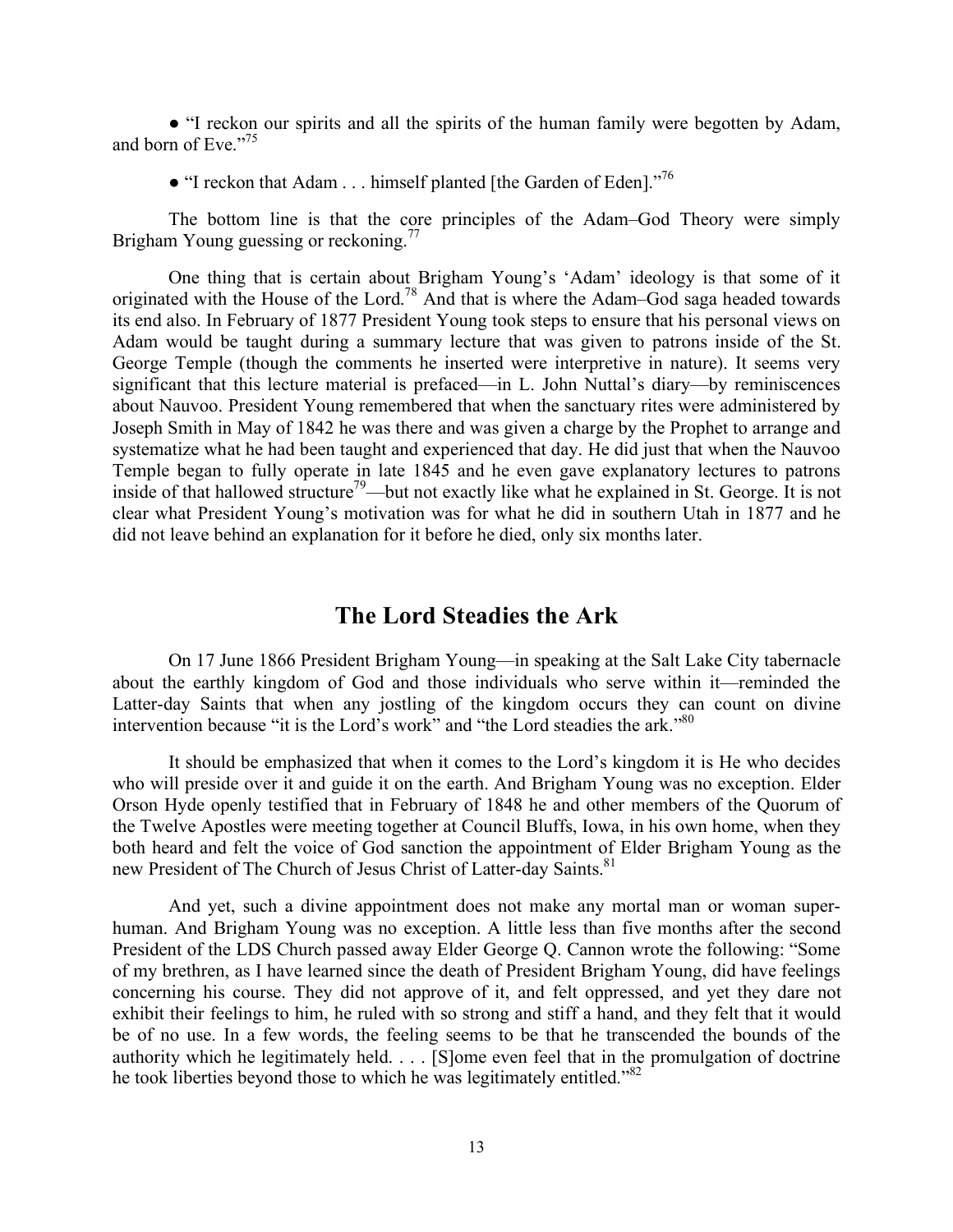On another occasion Brother Cannon pointed out that, like Joseph Smith, Brigham Young was a mortal who was not immune from weaknesses and "he was not infallible."<sup>83</sup> When Charles W. Penrose was serving as a member of the First Presidency he responded to a letter of inquiry which contained a long list of questions about the Church. Among them was this one: "Do you believe that the President of the Church, when speaking to the Church in his official capacity, is infallible?" His response was simple and clear. "We do not believe in the infallibility of man. When God reveals anything it is truth, and truth is infallible. No President of the Church has claimed infallibility."84

It was near the end of the nineteenth century, during the Presidency of Wilford Woodruff, that Church members were given specific counsel with regard to the standing of President Brigham Young's teachings on Adam. Following is part of a letter written on 7 January 1897 by Joseph F. Smith (a member of the First Presidency). In it he stated,

President Woodruff . . . partially outlined what I should say. . . . I am happy to know that he and I are in accord on the subject. . . . [In his April 1852] discourse] Pres[ident] Young no doubt expressed his personal opinion or views upon the subject. What he said was not given as a revelation or commandment from the Lord. The doctrine was never submitted to the councils of the Priesthood nor to the Church for approval or ratification and was never formally or otherwise accepted by the Church. It is therefore in no sense binding upon the Church nor upon the consciences of any of the members thereof. $85$ 

The very next year on November 28th President Cannon informed attendees at the Church's first Sunday School convention: "Concerning the doctrine in regard to Adam and the Savior, the Prophet Brigham [Young] taught some things concerning that; but the First Presidency and the Twelve do not think it wise to advocate these matters. . . . If we confine ourselves to the facts as they are written in the word that the Lord has given unto us, we will do well."<sup>86</sup> During all the time that the Adam–God Theory was being advocated there was never any consensus about it among the top two Priesthood quorums of the Church.<sup>87</sup> Now, however, a consensus had finally been reached among those who presided over and administered the kingdom. And the consensus was against the Adam–God Theory.

# **Summary and Conclusion**

Brigham Young was the legitimate successor of the Prophet Joseph Smith but he was not a perfect or infallible man. President Young learned some things about Adam from the written and unwritten teachings of Joseph Smith and he (and apparently Heber C. Kimball) used this knowledge to form assumptions about Adam and also about those Saints who achieve exaltation. This mixture of ideology became an unofficial 'One Eternal Round' view of existence. President Young made errors in formulating his ideology because he was evidently not aware of how the Adam-related material restored through the Prophet Joseph Smith functioned in an ancient world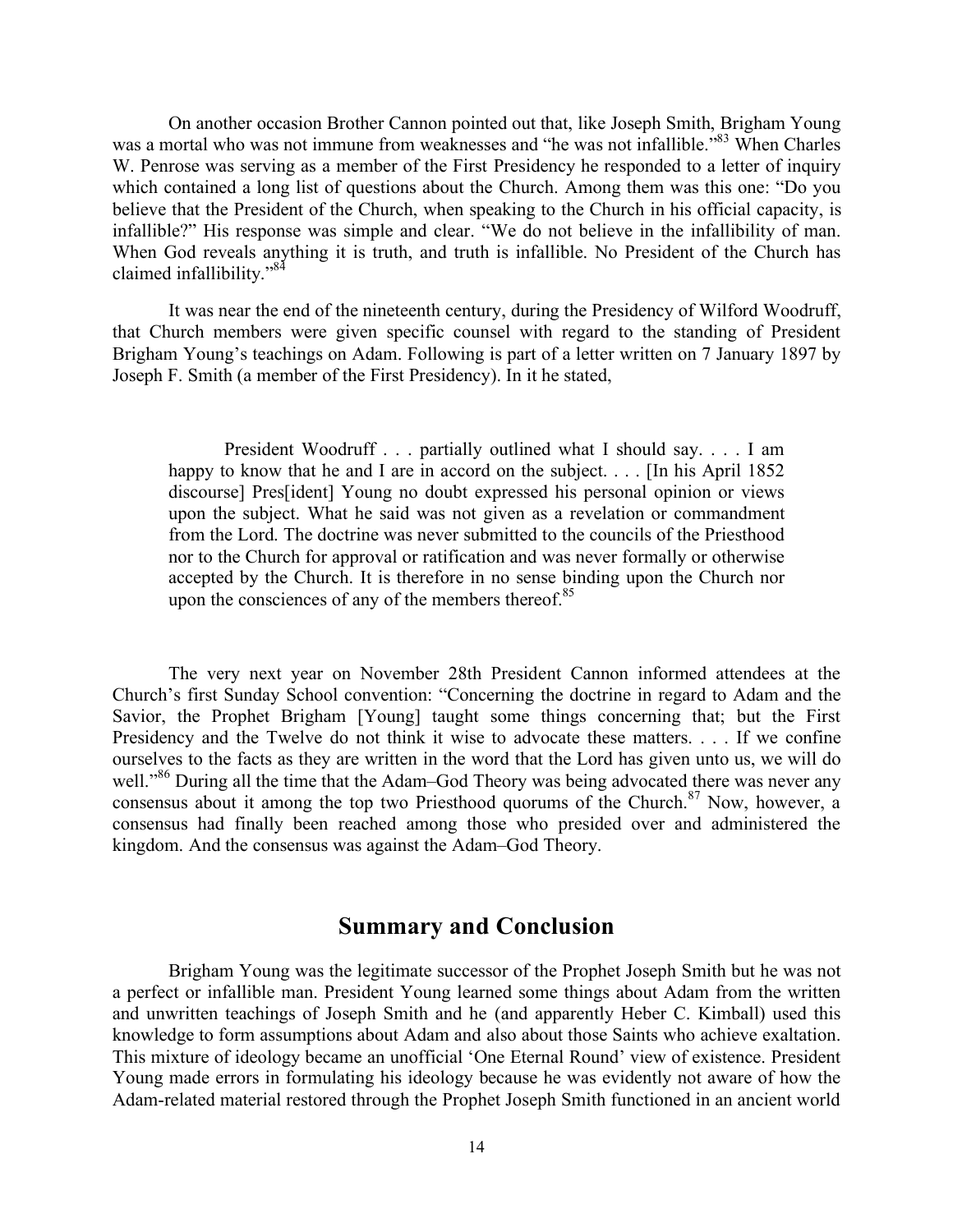setting. Some of Brigham Young's assumptions about Adam are not compatible with canonized scripture and so those particular teachings are not binding upon any Latter-day Saint.

In conclusion it is only fitting to allow President Brigham Young to have the last word. He has placed the burden squarely upon the shoulders of the Saints when it comes to accepting only those teachings which are cemented in veracity. He said, "How can you know whether [the members of the First Presidency] lead you correctly or not? Can you know by any other power than that of the Holy Ghost? I have uniformly exhorted the people to obtain this living witness, each for themselves, then no man on earth can lead them astray.<sup>588</sup> "I say to you, live so that you will know for yourselves whether I tell the truth or not. That is the way we want all Saints to live. Will you do it? Yes, I hope you will—every one of you."<sup>89</sup>

#### **NOTES**

*Author's Note*: The presentation of Brigham Young's teachings in this paper in no way implies an endorsement of the views expressed. While Joseph F. Smith was serving as a member of the First Presidency in the late nineteenth century he provided a viewpoint that is especially applicable to the content of the present article. He said, "While I am not authorized to sit in judgment upon Pres[iden]t Young, I am at liberty to test the truth of his words or utterances by the revealed and accepted word of God. Anything uttered by man which is contrary to the Divine law must fall, while that only which is in harmony with it can remain, or stand" (Letter, Joseph F. Smith to A. Saxey, 7 January 1897, 2–3, LDS Church Archives, Salt Lake City, Utah).

1. Brigham Young said that at an LDS Church "conference [in April 1852] . . . a dispute arose among some of our best Elders as to who was the Father of the Son of Man pertaining to the flesh. Some contended it was the Holy Ghost and some that it was Eloheim" (Elden J. Watson, comp., *Brigham Young Addresses*, unpublished collection, vol. 2, 1850–1854, volume compiled in 1979, sermons individually paginated, information found on p. 4 of the 19 February 1854 sermon notes, comments made at the Salt Lake City, Utah, Tabernacle).

2. See *Millennial Star*, vol. 15, no. 48, 26 November 1853, 769–70.

3. George D. Watt, ed., *Journal of Discourses* (Liverpool: F. D. and S. W. Richards, 1854), 1:50–51; hereafter cited as *JD*, President Brigham Young, 9 April 1852, sermon delivered in the Salt Lake City, Utah Tabernacle.

4. For instance, Hyrum Smith taught on 27 April 1843 that "this world . . . . was made by the hands of God or gods"; the gods "held council together" about creating this world; this world was made out of elements which were in chaotic form; "this world was patterned after the former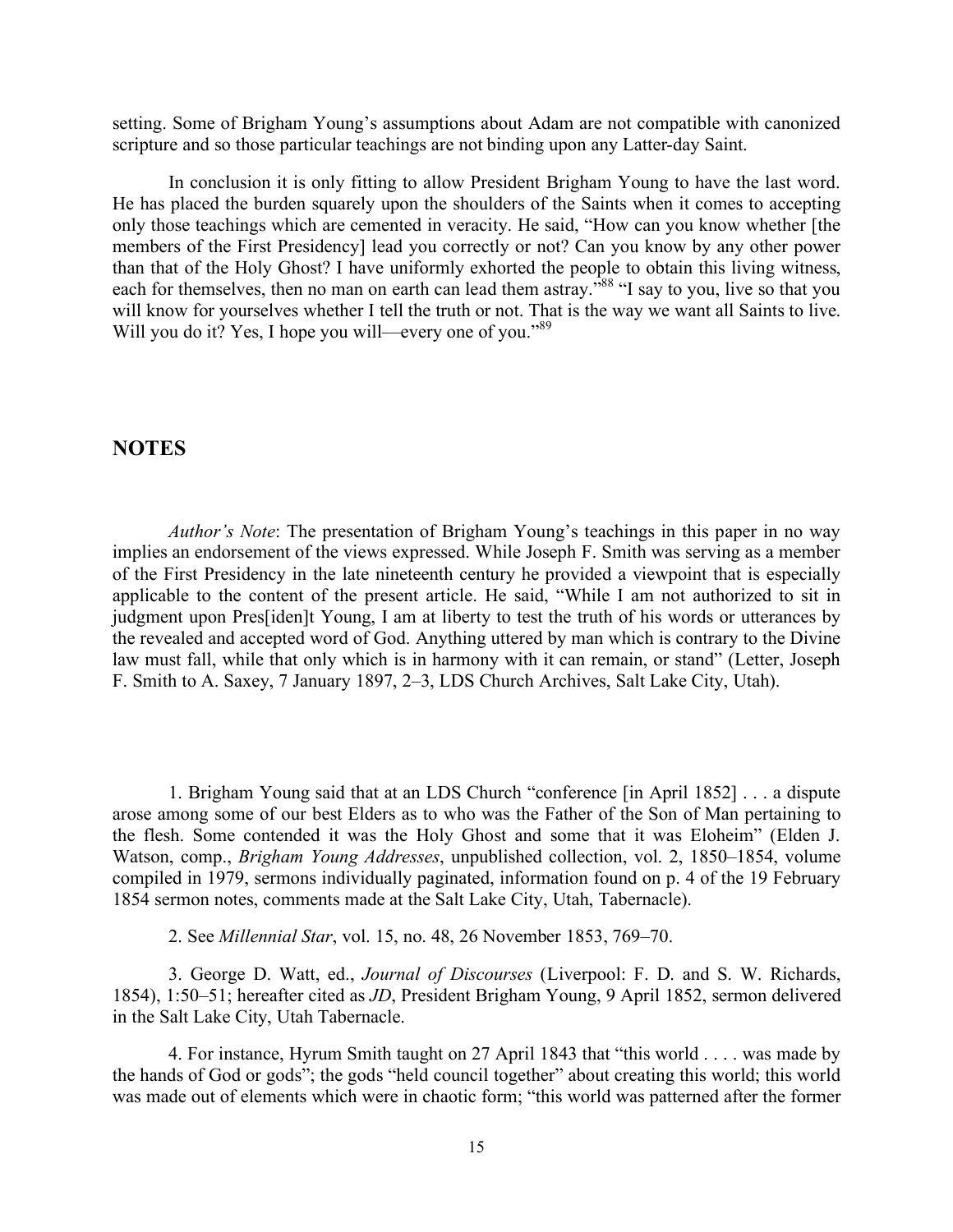world"; other worlds "are inhabited the same as this world"; other worlds "are under the same order as this earth" and are "undergoing the same change"; "there was, and is, a first man Adam" on those worlds (*Brigham Young University Studies*, vol. 18, no. 2, Winter 1978, 177; hereafter cited as *BYUS*). Orson Pratt wrote in the Spring of 1844 that mankind's spirits were "begotten and born of God" in their first state of existence (Orson Pratt, *The Prophetic Almanac for 1845* [New York, Prophet's Office, 1844], 7–8). Orson Pratt also taught that "Adam was placed upon the earth an immortal being. . . . [I]mmortal [B]eings . . . stood above [Adam and Eve] in authority . . . . [Some people believe that] the fruit of the tree . . . when eaten by Adam, diffused through his system the nature of mortality. This may be the case, and it may not . . . . Adam was an immortal being" (*Times and Seasons*, vol. 6, no. 10, 1 June 1845, 918–19; hereafter cited as *T&S*). On 28 December 1845 Brigham Young taught that 'Adam' was a name more ancient than the first man who dwelt upon this earth and was given to the first man who lived here because of his position as 'first man' (see George D. Smith, ed., *An Intimate Chronicle: The Journals of William Clayton* [Salt Lake City: Signature Books and Smith Research Associates, 1995], 238).

5. Brigham Young stated during his 9 April 1852 Adam-God talk, "I have given you a few leading items upon this subject, but a great deal more remains to be told" (*JD*, 1:51).

6. Eugene E. Campbell, *The Essential Brigham Young* (Salt Lake City: Signature Books, 1992), 95, 96.

7. Ibid., 97.

8. *JD*, 6:275, President Brigham Young, 28 August 1852, special conference in the Salt Lake City, Utah, Tabernacle.

9. Ibid., 18:258, President Brigham Young, General Conference address, 8 October 1876, location not specified. Brigham Young claimed that "God . . . had children upon the same principle that children are now begotten" (Scott G. Kenney, ed., *Wilford Woodruff's Journal: 1833–1898 Typescript* [Midvale, UT: Signature Books, 1984], 5:426, 27 January 1860, meeting of the First Presidency, Twelve, presidents of the Seventies and others in the council room of Brigham Young). God "created man [or Adam, as per Genesis 1:26–27] as we create our children; for there is no other process of creation in heaven, on the earth, in the earth, or under the earth, or in all the eternities" (*JD*, 11:122, President Brigham Young, 18 June 1865, remarks made in the Salt Lake City, Utah, Bowery).

10. Campbell, *The Essential Brigham Young*, 96, 97.

11. Elden J. Watson, comp., *Brigham Young Addresses*, unpublished collection, vol. 4, 1860–1864, volume compiled in 1980, sermons individually paginated, information found on p. 1 of the 30 November 1862 sermon notes, Salt Lake City, Utah, Tabernacle.

12. *Deseret News*, vol. 22, no. 20, 18 June 1873, 308, column 5, paragraph 3, President Brigham Young, 8 June 1873, Salt Lake City, Utah, New Tabernacle. On 8 October 1854 Brigham Young taught that Eloheim instructed Yahovah/Jehovah and Michael to organize the elements and create a world and then adorn it with various forms of life—as had been done previously (see Campbell, *The Essential Brigham Young*, 94). Brigham Young explained that "this earth was organized by Elohim, Jehovah and Michael, who is Adam" (vault MSS 790; Journals of L[eonard] John Nuttall, 1857–1904, 19th Century Western and Mormon Americana;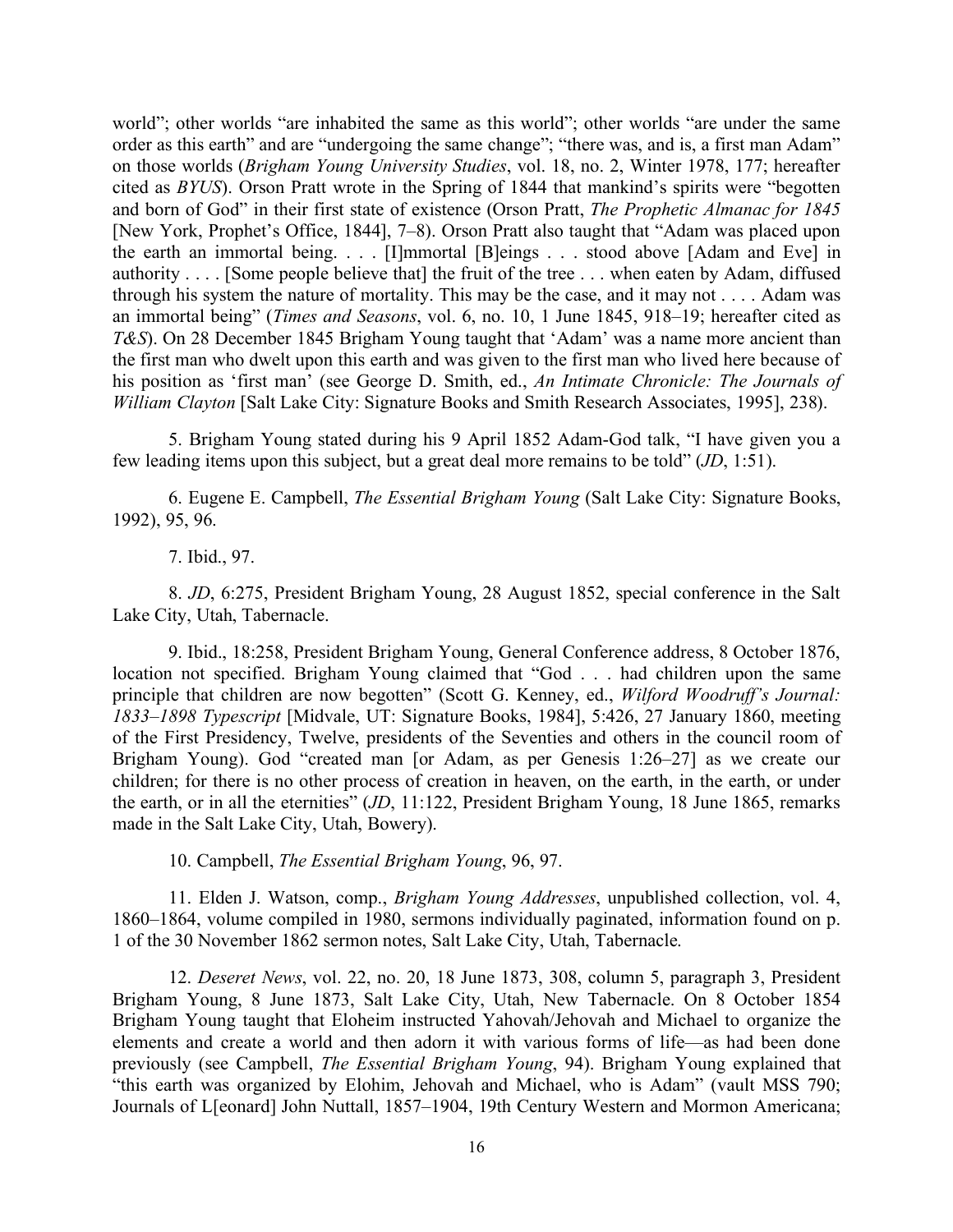L. Tom Perry Special Collections, Harold B. Lee Library, Brigham Young University, Provo, Utah, entry for 7 February 1877). President Young asked, "Where was Michael [or Adam] in the creation of this earth? Did he have a mission to the earth? He did. Where was he? In the Grand Council, and performed the mission assigned him there" (*JD*, 5:331, President Brigham Young, 7 October 1857, observations made in the Salt Lake City, Utah, Bowery).

13. Elden J. Watson, comp., *Brigham Young Addresses*, unpublished collection, vol. 5, 1865–1869, volume compiled in 1982, sermons individually paginated, information found on p. 2 of the 25 August 1867 sermon notes, Provo, Utah, Bowery.

14. *JD*, 6:275, President Brigham Young, 28 August 1852, Salt Lake City, Utah, Tabernacle.

15. Campbell, *The Essential Brigham Young*, 93.

16. *JD*, 14:71–72, President Brigham Young, 10 July 1870, remarks delivered in the Ogden, Utah, Tabernacle. President Young claimed that Adam "was the person who brought the animals and the seeds from other planets to this world" (ibid., 3:319, President Brigham Young, 20 April 1856, discourse delivered in the Salt Lake City, Utah, Tabernacle).

17. Elden J. Watson, comp., *Brigham Young Addresses*, unpublished collection, vol. 2, 1850–1854, volume compiled in 1979, sermons individually paginated, information found on page 11 of the 8 October 1854 sermon notes, Salt Lake City, Utah, outdoor meeting.

18. Ibid., vol. 5, 1865–1869, volume compiled in 1982, sermons individually paginated, information found on p. 1 of the 25 August 1867 sermon notes, Provo, Utah, Bowery.

19. *JD*, 2:302, President Brigham Young, 3 June 1855, talk given in the Salt Lake City, Utah, Tabernacle. Directly after this quote President Young indicates his belief that Adam had to go through the Fall process because he could not ascend to "thrones and dominions" and "principalities and powers" until he first "descend[ed] below all things" (ibid.). Since Brigham Young believed that the exalted would add "throne to throne" (see endnote #7 and its associated quotation) and also believed in the "one eternal round" principle (see his 8 October 1854 sermon) it may have seemed natural in his mind to postulate the necessity of multiple falls, which would facilitate multiple ascensions and thus a multiplication of thrones.

20. *JD*, 4:218, President Brigham Young, 8 February 1857, discourse delivered in the Salt Lake City, Utah, Tabernacle.

21. "Adam . . . . lived upon an earth . . . died upon an earth, and then [was] resurrected"; "'Did not Adam die?' Yes, he died . . . . Adam [died]. How? Just as you and I have to die and be laid away in the bowels of Mother Earth" (Campbell, *The Essential Brigham Young*, 96, 98).

22. Vault MSS 790; Journals of L[eonard] John Nuttall, 1857–1904, 19th Century Western and Mormon Americana; L. Tom Perry Special Collections, Harold B. Lee Library, Brigham Young University, Provo, Utah, entry for 7 February 1877.

23. "Classed with the Gods, with the beings who create . . . those who have kept the celestial law while in the flesh and again obtained their bodies [through resurrection]" (*JD*,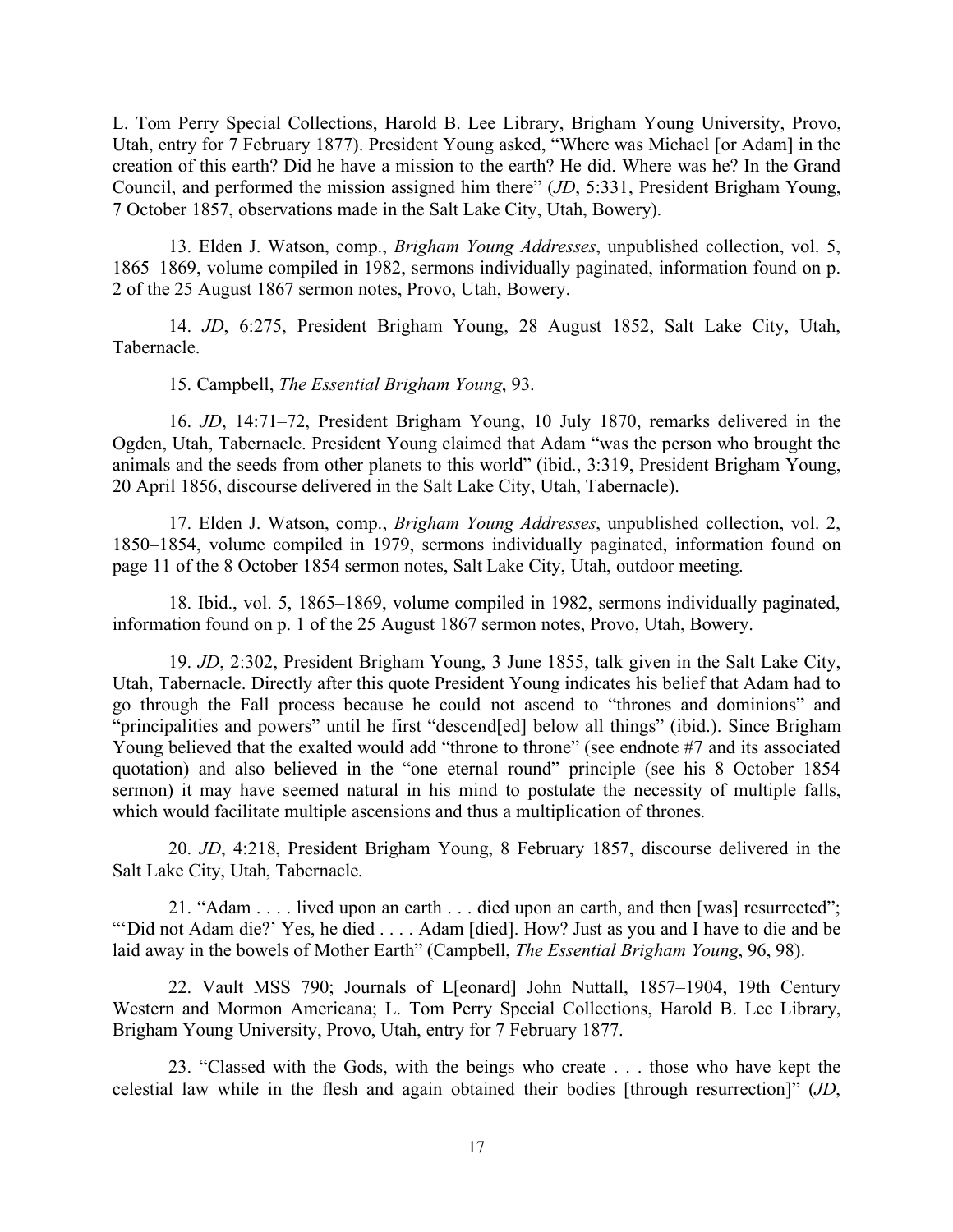4:217, President Brigham Young, 8 February 1857, discourse delivered in the Salt Lake City, Utah, Tabernacle).

24. Brigham Young: "The man is the head and God of the woman . . . . Joseph [Smith] will stand at the head of this Church and will be [the] President, Prophet and God to the people in this dispensation" (Scott G. Kenney, ed., *Wilford Woodruff's Journal: 1833–1898 Typescript* [Midvale, UT: Signature Books, 1983], 3:131, 132, extended family meeting, 16 February 1847). "[I]n a certain capacity [Joseph Smith] was a God to us, and is to the nations of the earth, and will continue to be. . . . [H]e was the prophet of the Lord through whom God spoke to the nations and dictated laws by which they were to be governed to secure to themselves eternal life" (*JD*, 8:321, President Brigham Young, 10 February 1861, Salt Lake City, Utah, Bowery). "Suppose an angel comes to us tonight with a message from God and he tells the angels not to make himself known. . . . You may ask, 'Who are you?' He may not tell you who he is or he may say, 'God sent me.' You may say, 'Where is that God who sent you? I don't know or care anything about you or what you say.' He might say to you, 'I am a god to you.' Moses said to Israel, 'I am a God to you.' Joseph [Smith] said to us, 'I am a God to you.' This was true and upon the same principles. I am a God to this people and so is *any man who is appointed to lead Israel or the kingdom of God.* If the people reject him they reject the one who sent him. . . . God did not say 'worship Moses' because he was a God to the people. . . . You might say, 'I am your Councilor,' 'Dictator,' or 'your God.' Either would be correct. And [your wife or son] should obey your just and righteous command. Yet they should not worship you for this would be [a] sin" (Kenney, ed., *Wilford Woodruff's Journal*, 5:421, emphasis added, President Brigham Young, 27 January 1860, meeting of the First Presidency, Twelve, presidents of Seventies, and others in Brigham Young's council room). "[W]e shall then hear [Adam] say, 'I am your father and your *leader*. . . . I have the government of the world in my hands'" (Elden J. Watson, comp., *Brigham Young Addresses*, unpublished collection, vol. 3, 1855–1859, compiled in 1980, sermons individually paginated, information found on p. 5 of the 25 April 1855 sermon notes, meeting of the Deseret Theological Institute, Salt Lake City, Utah, Social Hall).

25. Brigham H. Roberts, ed., *History of the Church*, 2d ed. (Salt Lake City: Deseret Book, 1962), 6:319–20; hereafter cited as *HC*.

26. Scott G. Kenney, ed., *Wilford Woodruff's Journal: 1833–1898 Typescript* (Midvale, UT: Signature Books, 1983), 4:130, Heber C. Kimball, meeting address on 10 April 1852.

27. *JD*, 4:271, President Brigham Young, 8 March 1857, discourse delivered in Salt Lake City, Utah, location not specified.

28. Ibid., 4:215, President Brigham Young, 8 February 1857, discourse delivered in the Salt Lake City, Utah, Tabernacle. It should be noted that this particular discourse seems to contain some perfectly orthodox statements about the identity of God. On page 216, for instance, President Young plainly states that "the great Eloheim" is "God our heavenly Father." President Young also teaches here that Eloheim is the Father of our spirits and the Being to whom Latterday Saints have been taught to pray. On page 217 of this same source, however, President Young states: "Whether Adam is the personage that we should consider our heavenly Father, or not, is considerable of a mystery to a good many. I do not care for one moment how that is; it is no matter whether we are to consider him our God, or whether his father, or his grandfather, for in either case we are of one species—of one family." Then on page 218 President Young says, "The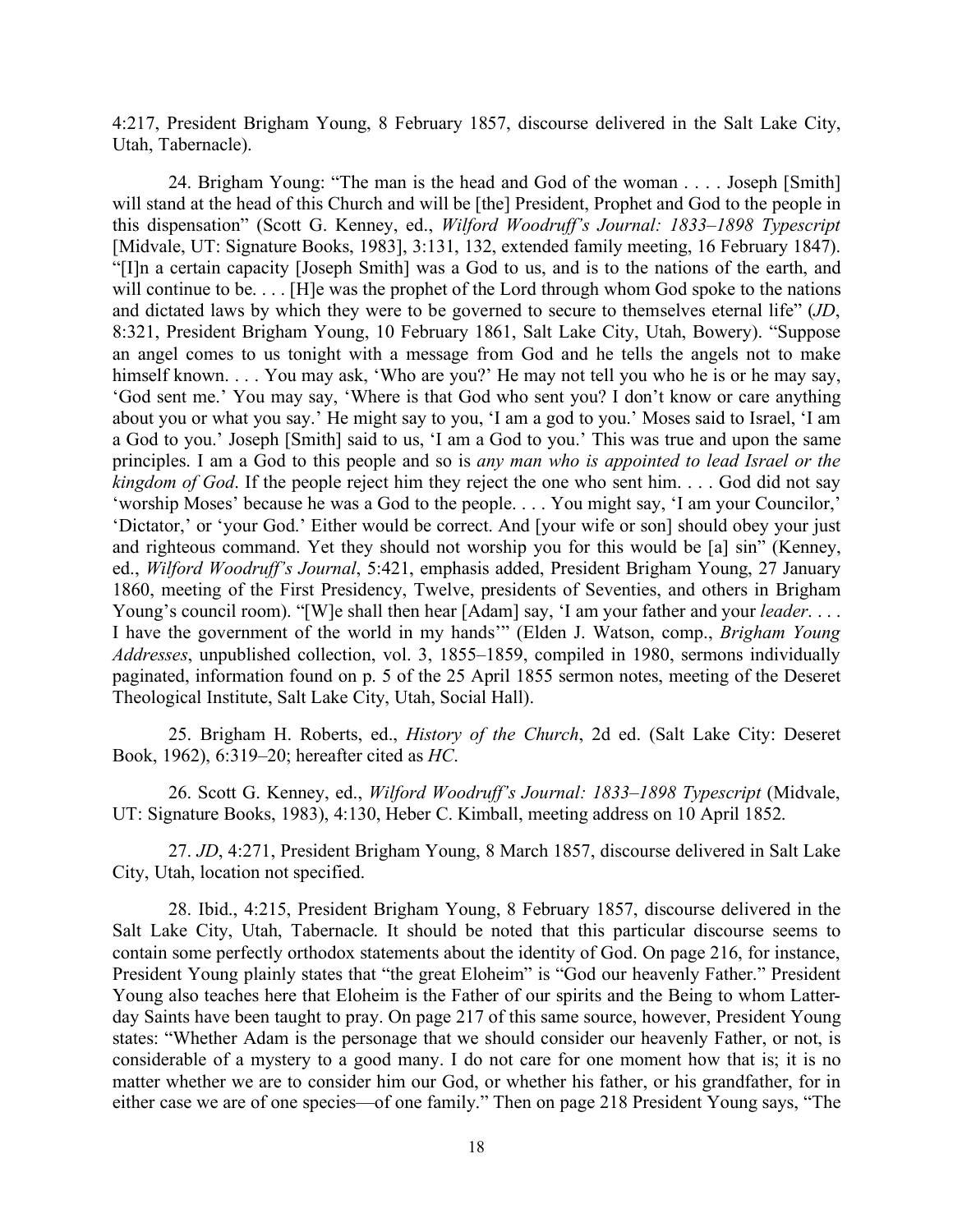Savior was begotten [in the flesh] by the Father of His spirit, by the same Being who is the Father of our spirits" which—according to the President's own words on page 216—would be "the great Eloheim." Page 218 also preserves these important remarks: "I understand *in part*, see *in part*, and *know and am acquainted with [my Father] in part* . . . . That is *my opinion* about it, and *my opinion* to me is just as good as yours is to you" (emphasis added).

29. President Brigham Young cited D&C 107:53–55 in connection with his Adam–God ideology on 6 November 1864 (see ibid., 10:355, Salt Lake City, Utah, Bowery). His Adam–God statement after citing this passage of scripture was, "So, in like manner, every faithful son of God *becomes, as it were, Adam* to the race that springs from his loins, when they are embraced in the covenants and blessings of the Holy Priesthood" (emphasis added).

30. Webster's 1828 English dictionary defines "head" in many different ways but definition #4 seems to be the most applicable to how the term is used in D&C 107—"The first place, the place of honor, or of command" (Noah Webster, *An American Dictionary of the English Language* [New York: S. Converse, 1828], s.v., "head," definition #4).

31. *Deseret News*, vol. 22, no. 20, 18 June 1873, 308, column 4, paragraph 2, President Brigham Young, 8 June 1873, Salt Lake City, Utah, New Tabernacle.

32. Webster, *An American Dictionary of the English Language*, s.v., "prince," definitions #1 and  $#2^-$ 

33. Brigham Young gave "prayer and thank[s]giving, before the great Eloheim, that He will continue the outpouring of His holy spirit upon this people" (*The Wasp*, vol. 1, no. 37, 14 January 1843, 147).

34. *HC*, 5:2.

35. Devery S. Anderson and Gary J. Bergera, eds., *The Nauvoo Endowment Companies, 1845–46: A Documentary History* (Salt Lake City: Signature Books, 2005), 1, 5–6, 11, 12, 15, 20, 21, 109, 280.

36. Ibid., 47, 49, 52, 65, 76, 242, 264, 321.

37. "I believe the Father came down from heaven, as the apostles said He did, and begat the Savior of the world, for He is the only-begotten of the Father, which *could not be if the Father did not actually beget Him in person*. . . . *I believe the Father came down in His tabernacle and begat Jesus Christ*. . . . I believe He has a tabernacle, and begat Jesus Christ . . . because the Bible expressly declares it. . . . I believe the Father begat the Son" (*JD*, 1:238, emphasis added, President Brigham Young, 24 July 1853, Salt Lake City, Utah, Tabernacle).

38. "As for the Lord taking a rib out of Adam's side to make a woman of, He took one out of my side just as much. 'But Brother Brigham, would you make it appear that Moses did not tell the truth?' No, not a particle more than I would that your mother did not tell you that little Billy came from a hollow toad stool" (Campbell, *The Essential Brigham Young*, 95).

39. *JD*, 2:6, President Brigham Young, 23 October 1853, Salt Lake City, Utah, Tabernacle.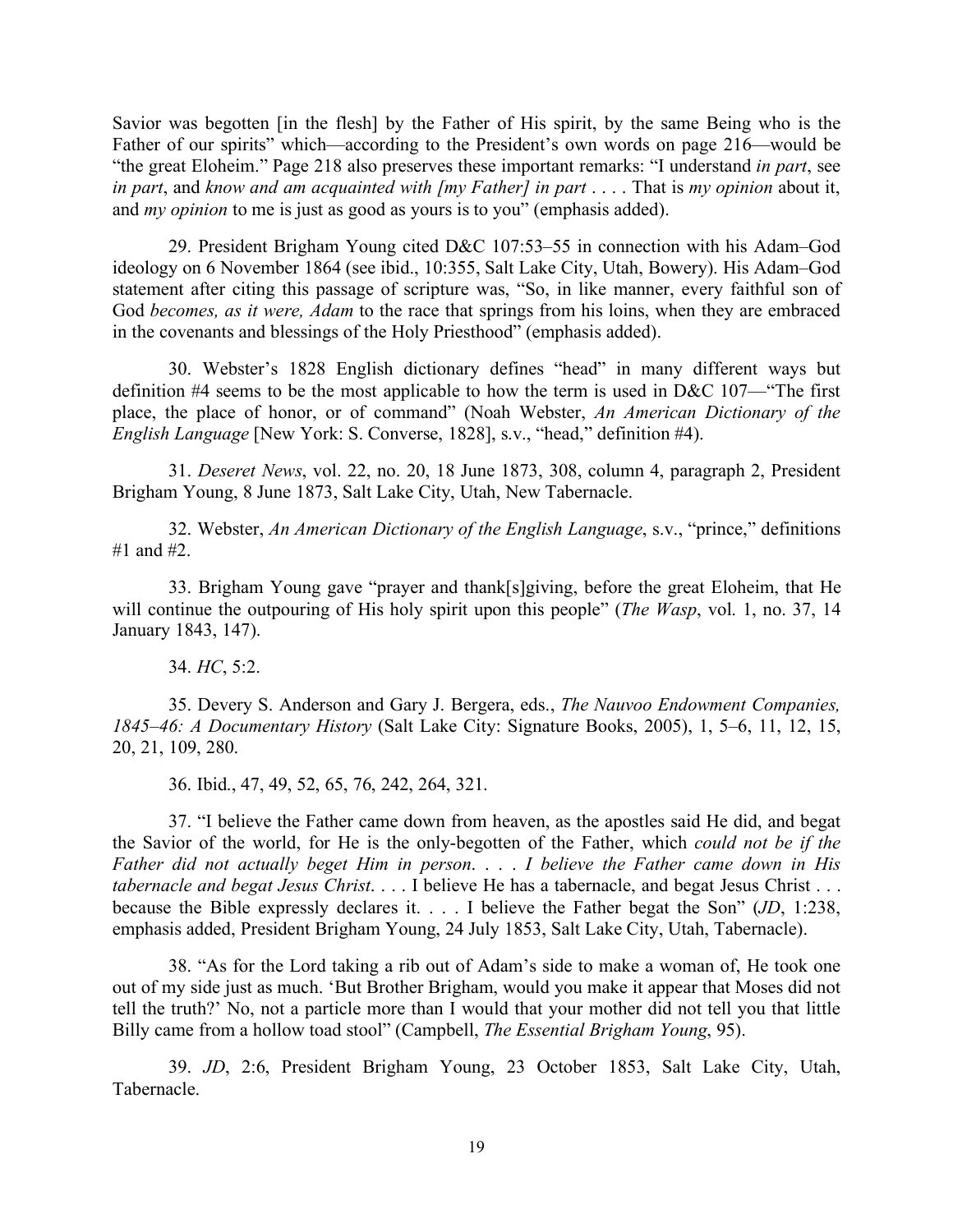40. Ibid., 2:6, emphasis added, President Brigham Young, 23 October 1853, Salt Lake City, Utah, Tabernacle. President Brigham Young asserted on 20 April 1856 in the Salt Lake City, Utah, Tabernacle that Adam "was made as you and I are made, and no person was ever made upon any other principle" (ibid., 3:319).

41. James R. Clark, ed., *Messages of the First Presidency* (Salt Lake City: Bookcraft, 1965), 2:222.

42. The *Encyclopedia of Mormonism* reports that the endowment includes "a figurative depiction of the advent of Adam and Eve and of every man and every woman" (Daniel H. Ludlow, ed., *Encyclopedia of Mormonism* [New York: Macmillan, 1992], 2:455).

43. *JD*, 6:319, President Brigham Young, 7 April 1852, general conference address, Salt Lake City, Utah, Tabernacle.

44. *Salt Lake School of the Prophets Minute Book*, 9 June 1873, LDS Church Archives, Salt Lake City, Utah.

45. *JD*, 3:209, President Brigham Young, 17 February 1856, discourse delivered in the Salt Lake City, Utah, Tabernacle.

46. "The Lord told me that Adam was my father and that he was the God and father of all the inhabitants of this earth" (Memorandum, 30 April 1862, cited in Stanley B. Kimball, ed., *On the Potter's Wheel: The Diaries of Heber C. Kimball* [Salt Lake City: Signature Books and Smith Research Associates, 1987], 176, n. 3). There is a reported instance of Heber C. Kimball supposedly writing something similar in another manuscript but since this information was relayed by J. Golden Kimball (Heber's son) to another person it is a third-hand account.

47. Thomas B. H. Stenhouse, *The Rocky Mountain Saints* (London: Ward, Lock, and Tyler, 1874), 561 n. 2. If Heber C. Kimball was indeed the person who introduced the Adam– God idea to President Brigham Young and (as evidenced in the previous endnote) claimed divine revelation for that knowledge then there was, at the very least, a violation of the order whereby revelation is ordained to be received for the Church. Institutional revelations are never vouchsafed to a counselor in the First Presidency when the President has the capacity to receive them. Only the President of the LDS Church receives revelation for the entire institution. As Joseph Fielding Smith taught, "There is but one [person] at a time who holds the keys and the right to receive revelation for the Church, and that man is the President of the Church. . . . [W]henever [the Lord] has a revelation or commandment to give to His people . . . it will come through the presiding officer of the Church" (Joseph Fielding Smith, *Doctrines of Salvation* [Salt Lake City: Bookcraft, 1999], 1:283–84).

48. 5 April 1860, meeting of the Twelve at the Church Historian's Office, Salt Lake City, Utah, cited in Gary J. Bergera, *Conflict in the Quorum: Orson Pratt, Brigham Young, Joseph Smith* (Salt Lake City: Signature Books, 2002), 194. There does not appear to be any rebuttal of this statement from Brigham Young, Heber C. Kimball, or anyone else. On 23 September 1860 Orson Pratt stated with reference to ideas about godhood, "I do not believe as Brother Brigham and Brother Kimball do in some points of doctrine and they do not wish me to acknowledge to a thing that I do not believe" (Kenney, ed., *Wilford Woodruff's Journal*, 5:507, Salt Lake City, Utah, Historian's Office).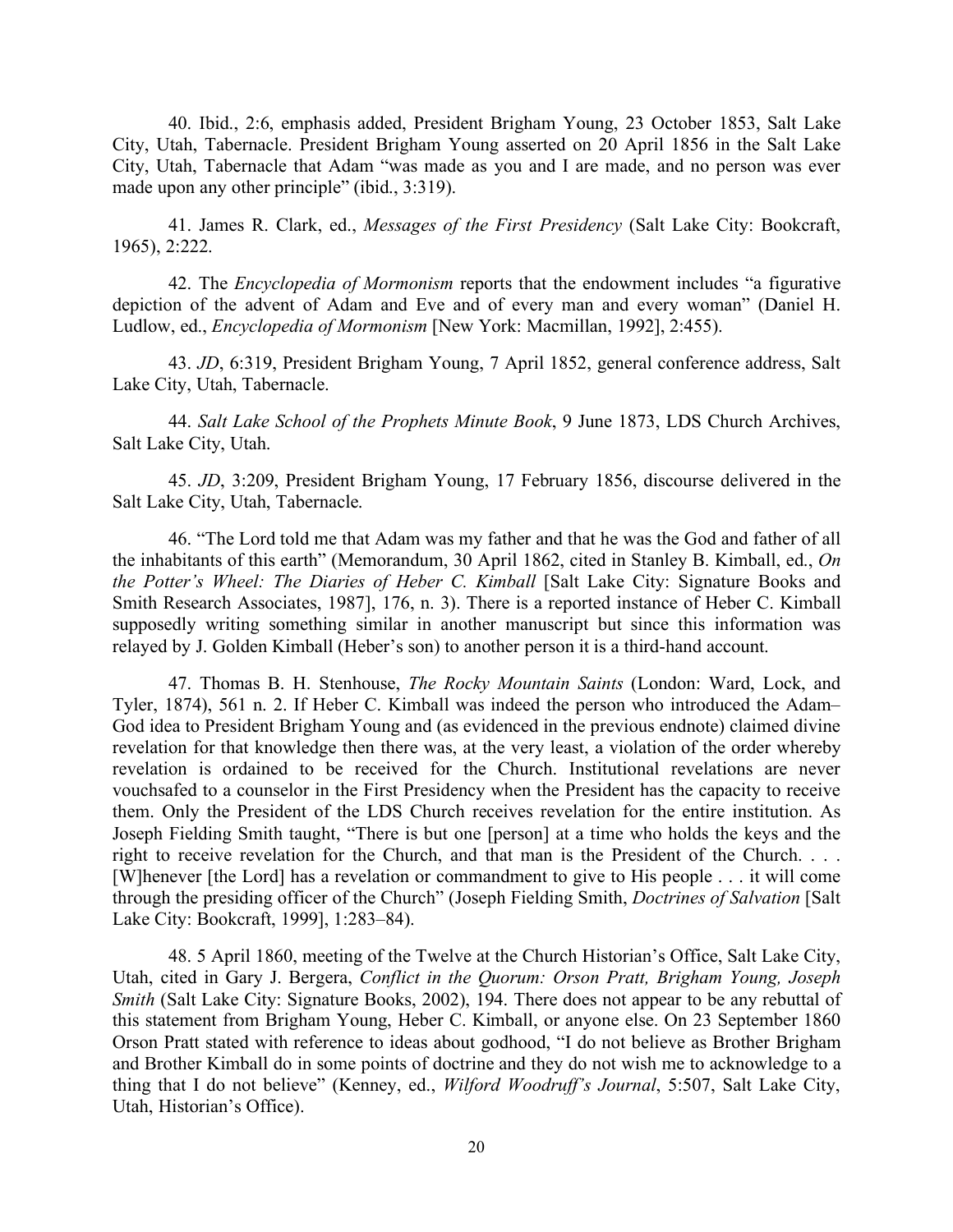49. *Deseret News*, vol. 26, no. 18, 6 June 1877, 274, column 5, paragraph 2, discourse given by President Brigham Young, 25 May 1877, Logan, Utah, location not specified.

50. 4 April 1860, meeting at the Church Historian's Office, Salt Lake City, Utah, cited in Bergera, *Conflict in the Quorum*, 181.

51. See Stephen E. Robinson and H. Dean Garrett, *A Commentary on the Doctrine and Covenants* (Salt Lake City: Deseret Book, 2001), 2:350.

52. For a late nineteenth century claim that D&C 78 was received at Hiram, Ohio see the header in *The Doctrine and Covenants* (Salt Lake City: Deseret News Company, 1890), 280.

53. Being 'set on high' and having one's 'feet established' both imply enthronement throne and footstool (cf. Ps. 110:1; Heb. 8:1, 12:2; Rev. 3:21). On 5 February 1878 Zebedee Coltrin testified that on 19 April 1834 he, Oliver Cowdery, and Joseph Smith saw a vision of "father Adam and mother Eve": white-haired, youthful looking, and enthroned (High Priest's meeting minutes, recorded by ward clerk Thomas Matley, Spanish Fork, Utah). On 11 October 1883 Zebedee Coltrin again stated that "he was with Joseph [Smith] and another man [i.e., Oliver Cowdery] in the woods praying and [the] heavens w[ere] opened and they saw a man sitting upon a throne whose hair was white as wool and a woman sitting beside of him, both dressed in white. Joseph said it was Adam and Eve" (Kenney, ed., *Wilford Woodruff's Journal: 1833–1898 Typescript*, 8:200–201, 11 October 1883). The School of the Prophets minute book for 1883 reports Zebedee Coltrin saying that Joseph Smith called the personages "our first parents, Adam and Eve" (cited in Larry E. Dahl and Donald Q. Cannon, eds., *Encyclopedia of Joseph Smith's Teachings* [Salt Lake City: Bookcraft, 1997], 18). Taken altogether, these three sources support the conclusion that what is found in the 25 August 1890 Abraham H. Cannon journal entry is anomalous. Elder Cannon—in a third-hand recounting—wrote of this very same incident that Smith, Cowdery and Coltrin saw "the Father seated upon a throne; they prayed again and on looking saw the Mother also; after praying and looking [yet another] time they saw the Savior added to the group" (Dennis B. Horne, ed., *An Apostle's Record: The Journals of Abraham H. Cannon* [Clearfield, UT: Gnolaum Books, 2004], 152–53; none of the other, earlier, sources identify Adam and Eve as "the Father" and "the Mother" and none of them mention the appearance of the Savior during this manifestation). Joseph Smith stated that he had seen Adam several times during the Kirtland period dressed in distinctive white vestments—kingly and priestly attire (see *Juvenile Instructor*, vol. 27, no. 3, 1 February 1892, 93). Joseph Smith's Kirtland theology acknowledged "priests and kings" as being "gods" (D&C 76:56, 58). On 16 June 1844 the Prophet made the brief remark—in connection with the idea of the plurality of Gods—that "the heads of the Gods [i.e., the Godhead] appointed one God for us" (*HC*, 6:476). Since D&C 78:15–16 indicates that Michael or Adam was "appointed" by "the Lord God" to be a "prince" over humanity it may be that the Prophet was referring to this passage of scripture in his statement. If so, it would appear that Joseph Smith was referring to Adam as a 'G/god' on 16 June 1844. Adam's godly status was affirmed by the First Presidency of the LDS Church consisting of Joseph F. Smith, Anthon H. Lund, and Charles W. Penrose—on 20 February 1912. There are "gods many," they said, and Adam "is one of the gods." His standing with regard to us is set "according to the holy patriarchal order." Yet, even in the perfection and glorification of godhood, Adam will still "carry out the behests of the great Elohim in relation to his posterity." Adam, said the First Presidency, is not "God the Eternal Father of us all." Adam worshipped the Father and so do the Latter–day Saints (Clark, ed., *Messages of the First Presidency*, 4:267).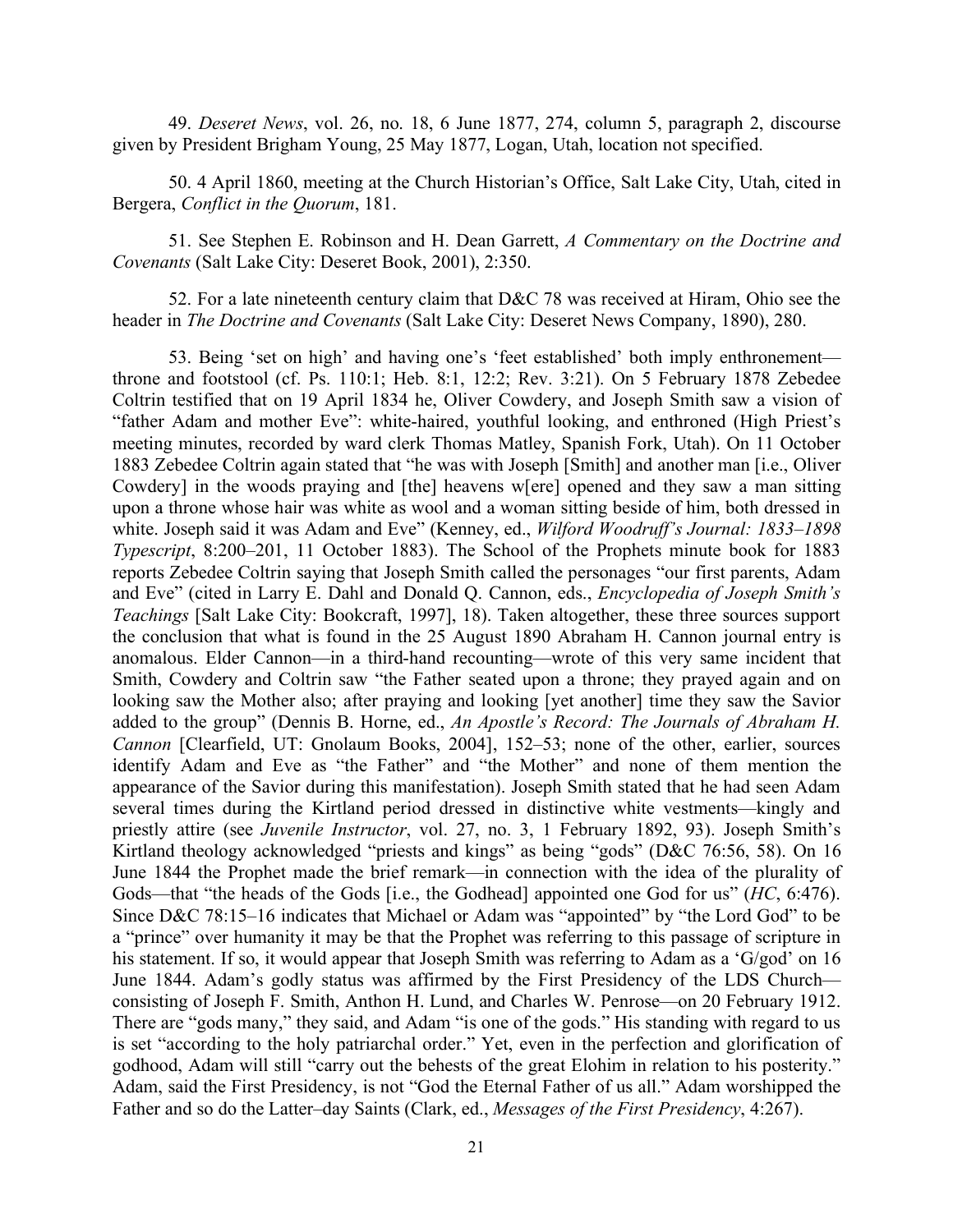54. "[Warren] Parrish's transcription of [Joseph Smith's] vision [in Joseph Smith's journal dated 21 January 1836] seems to differentiate Adam and the archangel Michael as two separate individuals. Yet [Joseph Smith] identified Michael as Adam at least a year earlier and made the same identification four years later (Oliver Cowdery, Kirtland, OH, to John Whitmer, [Liberty, MO], 1 January 1834, in Cowdery, Letterbook, 15; Revelation, ca. August 1830, in Doctrine and Covenants 50:2, 1835 ed. [D&C 27:11]; Richards, "Pocket Companion," 74–75; Robert B. Thompson, sermon notes, 5 October 1840, [Joseph Smith] Collection, [Church History Library])" (Dean C. Jessee, Mark Ashurst-McGee, and Richard L. Jensen, eds., *The Joseph Smith Papers, Journals, Volume 1: 1832–1839* [Salt Lake City: The Church Historian's Press, 2008], 167–68, n. 319). The text recorded by Warren Parrish may provide a clue about its incorrect content. It reads: "I saw father Adam, and Abraham and Michael and my father and mother, my brother Alvin" (ibid., 167–68). The "Mi" of "Michael" and the word "my" that follows almost immediately after it have the exact same sound. The structures within the sentence are also identical ("and Mi . . . and my"). It seems, therefore, that Warren Parrish (a relatively recent convert [20 May 1833] and newly assigned scribe for the Prophet [29 October 1835]) may have recorded a modified dittography based upon what he heard Joseph Smith say.

55. Orson F. Whitney, *Life of Heber C. Kimball, an Apostle* (Salt Lake City: Juvenile Instructor Office, 1888), 106. Elder Kimball mentioned that the Twelve, in this instance, were "crowned kings and priests of God" on 17 March 1861 (*JD*, 9:41, Heber C. Kimball, Salt Lake City, Utah, Tabernacle).

#### 56. Campbell, *The Essential Brigham Young*, 100.

57. *JD*, 5:332, President Brigham Young, 7 October 1857, Salt Lake City, Utah, Bowery.

58. It is essential to evaluate portions of four of Joseph Smith's discourses when attempting to determine how closely Brigham Young's teachings on Adam match—or don't match—those of the Prophet. These discourses, and references to pertinent passages, are as follows: before 8 August 1839 (see Andrew F. Ehat and Lyndon W. Cook, eds., *The Words of Joseph Smith: The Contemporary Accounts of the Nauvoo Discourses of the Prophet Joseph*, rev. ed. [Orem, UT: Grandin Book, 1991], 8–9; hereafter cited as *WJS*); 5 October 1840 (see ibid., 39–40, 42); 7 April 1844 (see ibid., 341, 344–45, 350, 357, 361); 16 June 1844 (see ibid., 378– 79). Brigham Young stated that his understanding of Joseph Smith's doctrines was based upon his own "memory" rather than on documentary sources (see Elden J. Watson, comp., *Brigham Young Addresses*, unpublished collection, vol. 5, 1865–1869, volume compiled in 1982, sermons individually paginated, information found on pp. 3–4 of the 8 October 1866 sermon notes, comments made at the Salt Lake City, Utah, Bowery). This fact probably accounts for discrepancies that exist between the teachings of both men. Two notable discrepancies are these: Brigham Young taught that Adam and Eve were married prior to entering the Garden of Eden while Joseph Smith said that they were wedded after they got into Paradise (see *HC*, 2:320). Brigham Young also asserted that Adam became a living soul (body and spirit combined) on another planet while Joseph Smith taught that God put Adam's spirit into his body here on this earth (see *WJS*, 352, 281 nts. 3 and 4).

59. Joseph Smith's 1839 and 1840 discourses on Adam appear to have been compiled and incorporated into the *History of the Church* sometime before Brigham Young gave his 9 April 1852 Adam–God talk (see *BYUS*, vol. 21, no. 1, Winter 1981, 112, table #4).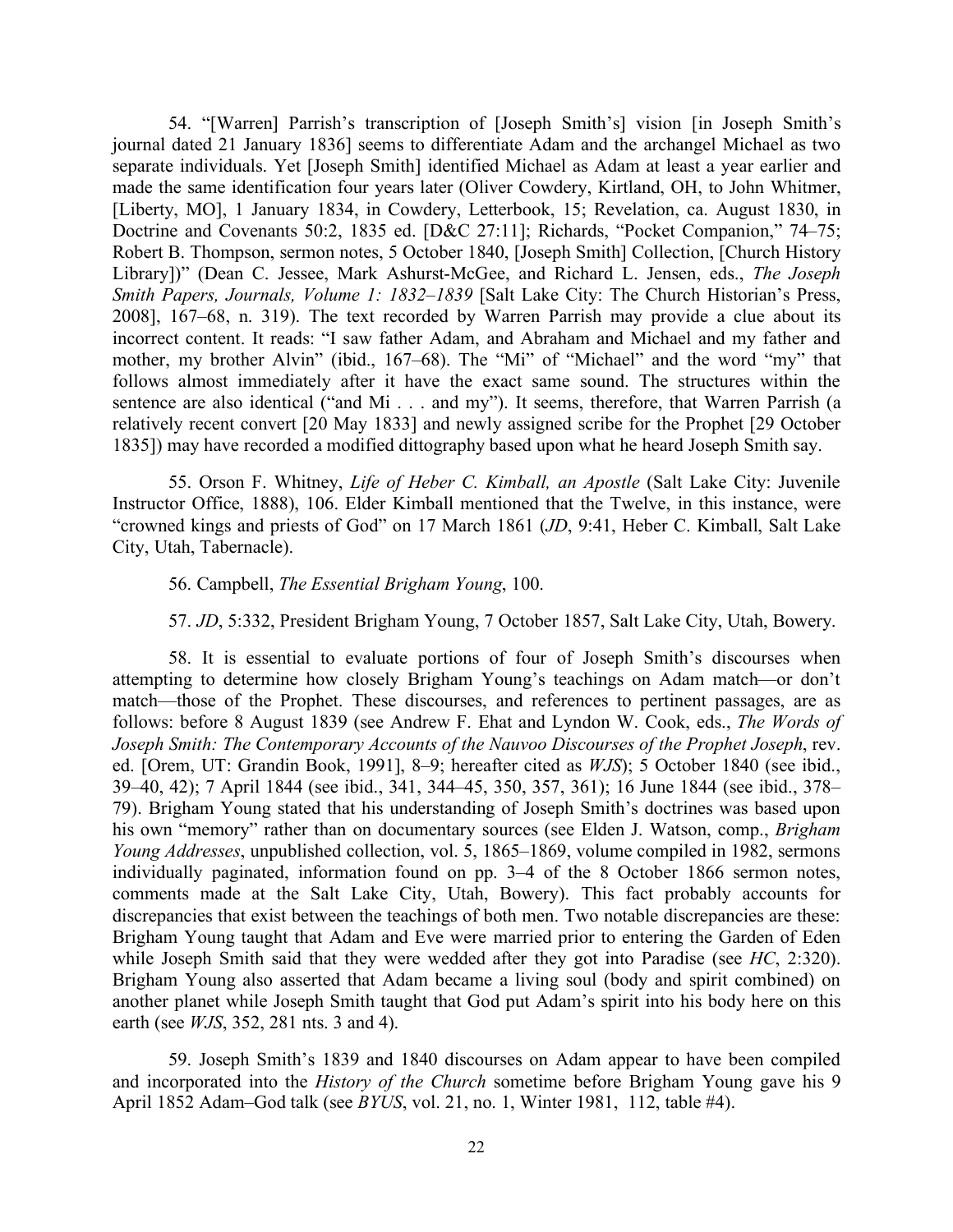60. The content of the Book of Moses disallows the notion that Adam was created from the 'dust' of a different world. Consider the following: God told Moses that He would *only* provide him with an account of "this earth" and its inhabitants (Moses 1:35), meaning specifically the earth upon which Moses was standing (see Moses 1:40). Then God provided information to Moses about the creation sequence and therein mentioned "the earth" 19 times (Moses 2). Then God spoke of the "ground" of the "earth" in the physical sense (Moses 3:6). Then God said that He "formed man from the dust of the ground . . . and man became a living soul . . . upon the earth" (Moses 3:7). Then God said that He made every tree to grow "out of the ground" and they "became a living soul" too (Moses 3:9). Then God said that He formed every beast "out of the ground" and "they were also living souls" (Moses 3:19). In all of this, there is absolutely no hint that any other earth is being spoken of. Adam and the trees and the animals are all created out of the very same "ground" or earth and each becomes a living soul. God Himself clearly states that Adam is going to "till the ground from whence he was taken," which ground is "the earth" outside of the boundary of the Garden of Eden (Moses 4:29; 5:1). God tells Adam, "thou shalt return unto the ground—for thou shalt surely die—for out of it wast thou taken: for dust thou wast, and unto dust shalt thou return" (Moses 4:25).

61. *Millennial Star*, vol. 15, no. 50, 10 December 1853, 801; hereafter cited as *MS*.

62. Ibid., vol. 16, no. 34, 26 August 1864, 534.

63. Ibid., 530.

64. Ibid., vol. 15, no. 51, 17 December 1853, 825. One nineteenth century commentator on Mormonism wrote: "To the credit of the Saints, be it said, they have, as a people, refused to abandon their faith in 'the God of their fathers.' The mass of the Mormon people do not believe the doctrine of the Adam deity but of them all only one, Orson Pratt, has dared to make public protest against that doctrine" (Stenhouse, *The Rocky Mountain Saints*, 492).

65. *MS*, vol. 15, no. 50, 10 December 1853, 801. In Brigham Young's 9 April 1852 talk he made note of the fact that some people might characterize his Adam–God teachings as "blasphemy" (*JD*, 1:51).

66. *MS*, vol. 15, no. 51, 17 December 1853, 825.

67. Ibid., vol. 16, no. 31, 5 August 1854, 482.

68. Ibid.

69. Ibid., vol. 16, no. 34, 26 August 1864, 534.

70. Orson Pratt "pursued a course of . . . unbelief in what President Young said" (Kenney, ed*., Wilford Woodruff's Journal: 1833–1898 Typescript*, 4:407, comment by Wilford Woodruff on 11 March 1856). He said that he "could not believe that Adam was our God or the Father of Jesus Christ" (ibid., 4:288, comments by Orson Pratt during a prayer meeting on 17 September 1854). He "did not believe that Father Adam had [resurrected] flesh and bones when he came to the Garden of Eden . . . . He also said that he believe[d] that Jesus Christ and Adam [were] brothers in the [s]pirit, and that Adam [was] not the God he [was] praying unto" (Thomas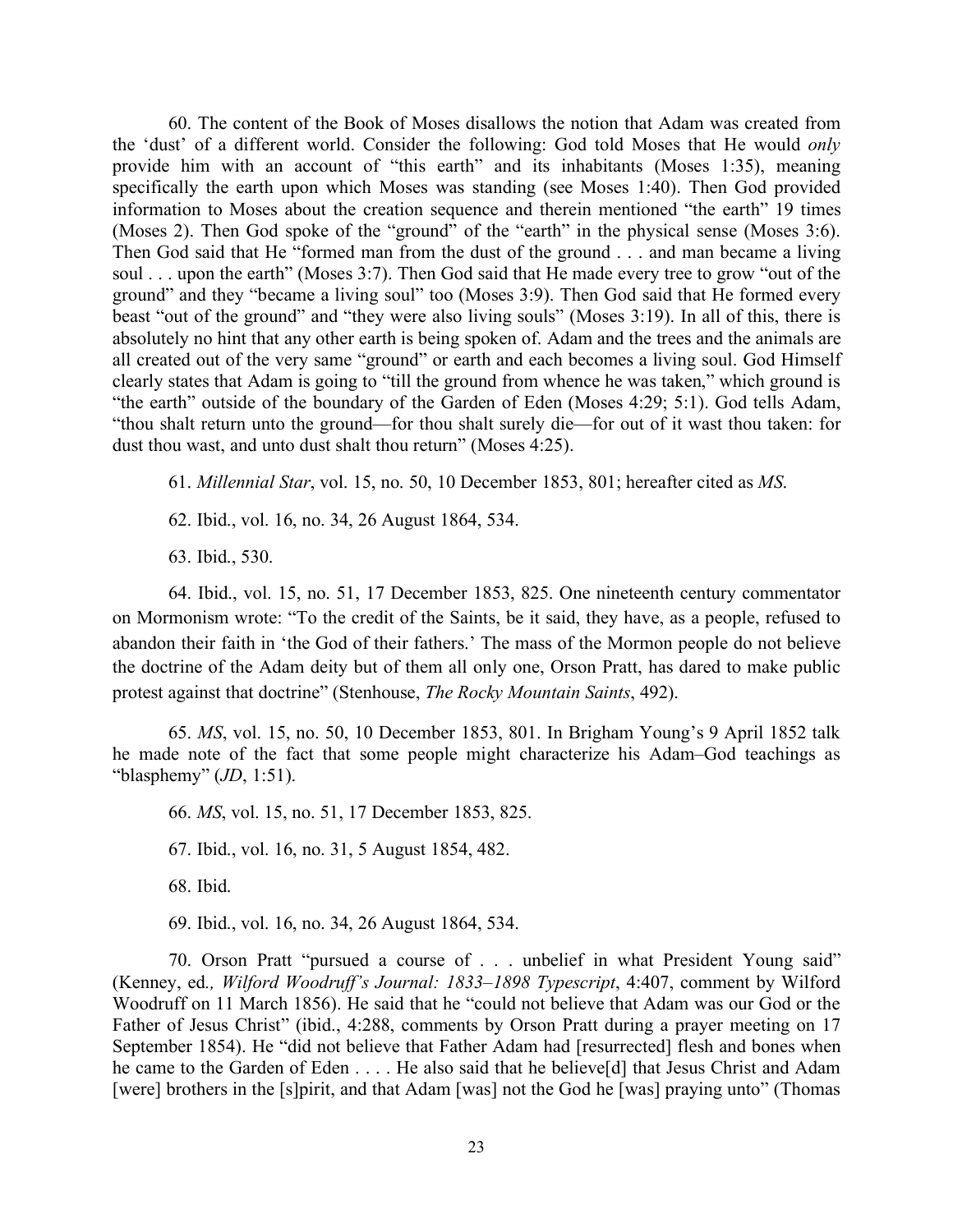E. Jeremy Sr. journal, 30 September 1852, LDS Church Archives, Salt Lake City, Utah, cited in Bergera, *Conflict in the Quorum*, 93–94]. He said, "I have heard Brother Brigham say that Adam is the Father of our spirits, and he came here with his resurrected body, to fall for his own children. And I said to him, 'It leads to an endless number of falls, which leads to sorrow and death' . . . . [I]t [is] not sustained by revelation" (5 April 1860, meeting of the Twelve at the Church Historian's Office, cited in Bergera, *Conflict in the Quorum*, 197–98). He asserted that President Young had "preache<sup>[d]</sup> doctrine opposed to Joseph [Smith] and all other revelations" (5 April 1860, meeting of the Twelve at the Church Historian's Office, cited in Bergera, *Conflict in the Quorum*, 198). Indeed, Elder Pratt said that when he read Joseph's revelations they seemed to say "directly the opposite" of what Brigham Young taught (4 April 1860, meeting at the Church Historian's Office, cited in Bergera, *Conflict in the Quorum*, 181). Elder Pratt said of President Young's viewpoint on Adam being the Father and God of the human family, "I have no confidence in it" (5 April 1860, meeting of the Twelve at the Church Historian's Office, cited in Bergera, *Conflict in the Quorum*, 194) and he "expressed his entire disbelief" in some of the Adam–God theory's associated ideas (Samuel W. Richards journal, p. 15 cited in Elden J. Watson, comp., *Brigham Young Addresses*, unpublished collection, vol. 3, 1855–1859, compiled in 1980, sermons individually paginated, information found under entry for 11 March 1856, Salt Lake City, Utah, upper room of the President's office). Orson Pratt said he "did question [Brigham Young's] judgment in arriving [at] correct conclusions in some matters of doctrine" (4 April 1860, Brigham Young Office Journal, cited in Bergera, *Conflict in the Quorum*, 173, n. 9).

71. 5 April 1860 meeting of the Twelve at the Church Historian's Office, cited in Bergera, *Conflict in the Quorum*, 197.

72. The "salvation or damnation" statement may simply be Brigham Young's rephrased expression of the ideology found in John 17:3 (a scripture he often connected with his Adam– God teachings)—"And this is life eternal, that they might know thee the only true God."

73. Campbell, *The Essential Brigham Young*, 86, 87, 97.

74. Ibid., 97. As a member of the First Presidency Charles W. Penrose responded in print, in a Church periodical, to the following question: "Do you believe that Adam had more wives than one, either in this world or in the spiritual world?" His answer was, "We do not know of any wife of Adam excepting Mother Eve" (*Improvement Era*, vol. 15, no. 11, September 1912, 1042).

75. Campbell, *The Essential Brigham Young*, 97.

76. Ibid. This statement matches another one found in the same discourse: "Adam planted the Garden of Eden" (ibid., 98). This is in conflict with information found in the Bible (see Gen. 2:8), the Book of Moses (see Moses 3:8), and the Book of Abraham (see Abraham 5:8) which state that it was God(s)—not specifically 'Adam'—who "planted" the garden.

77. Statements by Brigham Young indicating that certain Adam–God Theory principles only represented his personal opinion:

**24 July 1853** – "I believe the Father came down from heaven, as the apostles said He did, and begat the Savior of the world, for He is the only-begotten of the Father, which *could not be if the Father did not actually beget Him in person*. . . . *I believe the Father came down in His*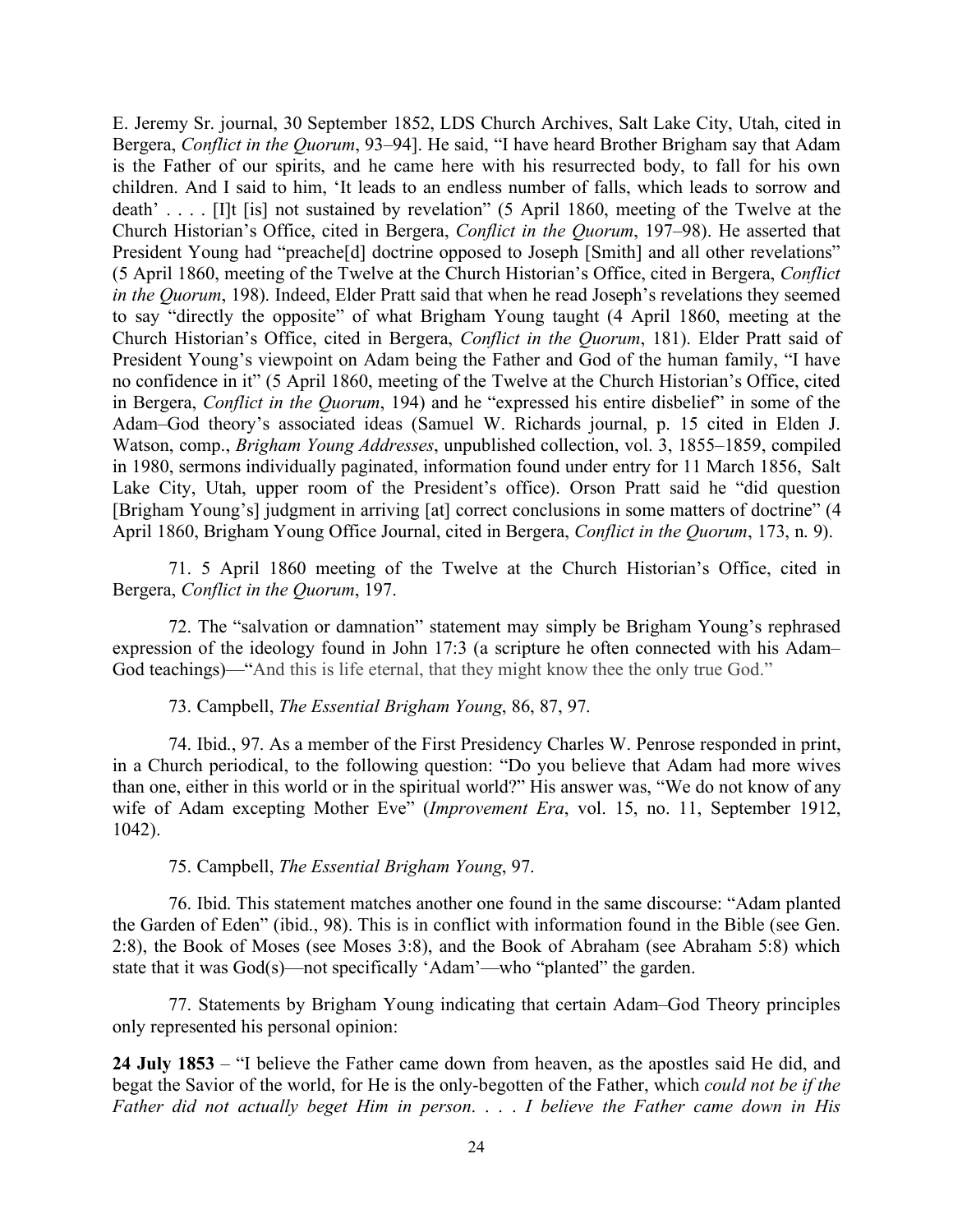*tabernacle and begat Jesus Christ*. . . . I believe He has a tabernacle, and begat Jesus Christ . . . because the Bible expressly declares it. . . . I believe the Father begat the Son" (*JD*, 1:238, emphasis added, President Brigham Young, 24 July 1853, Salt Lake City, Utah, Tabernacle).

**23 October 1853** – "You believe Adam was made of the dust of this earth. This I do not believe, though it is supposed that it is so written in the Bible; but it is not, *to my understanding*" (*JD*, 2:6, emphasis added, President Brigham Young, 23 October 1853, Salt Lake City, Utah, Tabernacle).

**8 October 1854** – "I propose to speak upon a subject that does not immediately concern yours or my welfare. . . . I will tell you what I believe . . . I do not pretend to say that the items of doctrine, and ideas I shall advance are necessary for the people to know, or that they should give themselves any trouble about them whatever . . . . These are my views with regard to the gods, and eternities . . . . I will tell you what I think about it, and as the [Southerners] say, 'I reckon,' and as the Yankees say, 'I guess'; but I will tell you what I reckon. I reckon . . . . I reckon . . . . I reckon it. And I reckon . . . . and I reckon . . . . I reckon . . . . I reckon . . . . I reckon . . . . I reckon . . . . I reckon . . . . tell you what I reckon" (Campbell, *The Essential Brigham Young*, 86, 87, 90, 97, 98, 99, 100).

25 April 1855 – "apparently I understand . . . . It appears to me I understand . . . who [Jesus Christ] came from . . . . this is for you to believe or disbelieve as you please, for if I were to [express my thoughts] I have no doubt but there would be many that would say, 'Perhaps it is so and perhaps it is not' . . . . If I should undertake to tell the people what I believe in my heart and what seemeth to me (I do not say it is so) but what seemeth to me to be eternal truth, how would they know unless they had the spirit of revelation to say to them whether it was a truth or an untruth? . . . . I do not design to go into any mysteries or to take up worldly sciences [such as the 'science of theology' – see p. 3] to any great extent but suppose I were to take up a few of them, I should be like the rest of you: tell what I know according to what I understand and believe. And then if I am wrong I should be glad if God or some man upon the earth would correct me and set me right and tell me what it is and how it is. . . . communicate to you my ideas upon the subject. . . . as I understand pertaining to Him with whom we have to do . . . . I will tell you what I think . . . . It is a subject I am aware that does not appear so clear to our understandings at present as we could wish it . . . it is [a subject] that should not trouble us at all. . . . I tell you this as my belief about that personage who is called the Ancient of Days . . . . I do not tell it because that I wish it to be established in the minds of others . . . . To my mind and to my feelings those matters are all plain" (Elden J. Watson, comp., *Brigham Young Addresses*, unpublished collection, vol. 3, 1855– 1859, volume compiled in 1980, sermons individually paginated, information found on pp. 3, 4, 5 – this was an address to the Deseret Theological Institute in Salt Lake City, Utah).

**8 February 1857** – "I understand in part, see in part, and know and am acquainted with [my Father] in part . . . . That is my opinion about it, and my opinion to me is just as good as yours is to you" (*JD*, 4:218, President Brigham Young, 8 February 1857, Salt Lake City, Utah, Tabernacle).

**7 October 1857** – "I believe our God to be so near to us as Father Adam . . . . those are ideas which do not concern us at present" (*JD*, 5:331–32, President Brigham Young, 7 October 1857, Salt Lake City, Utah, Bowery).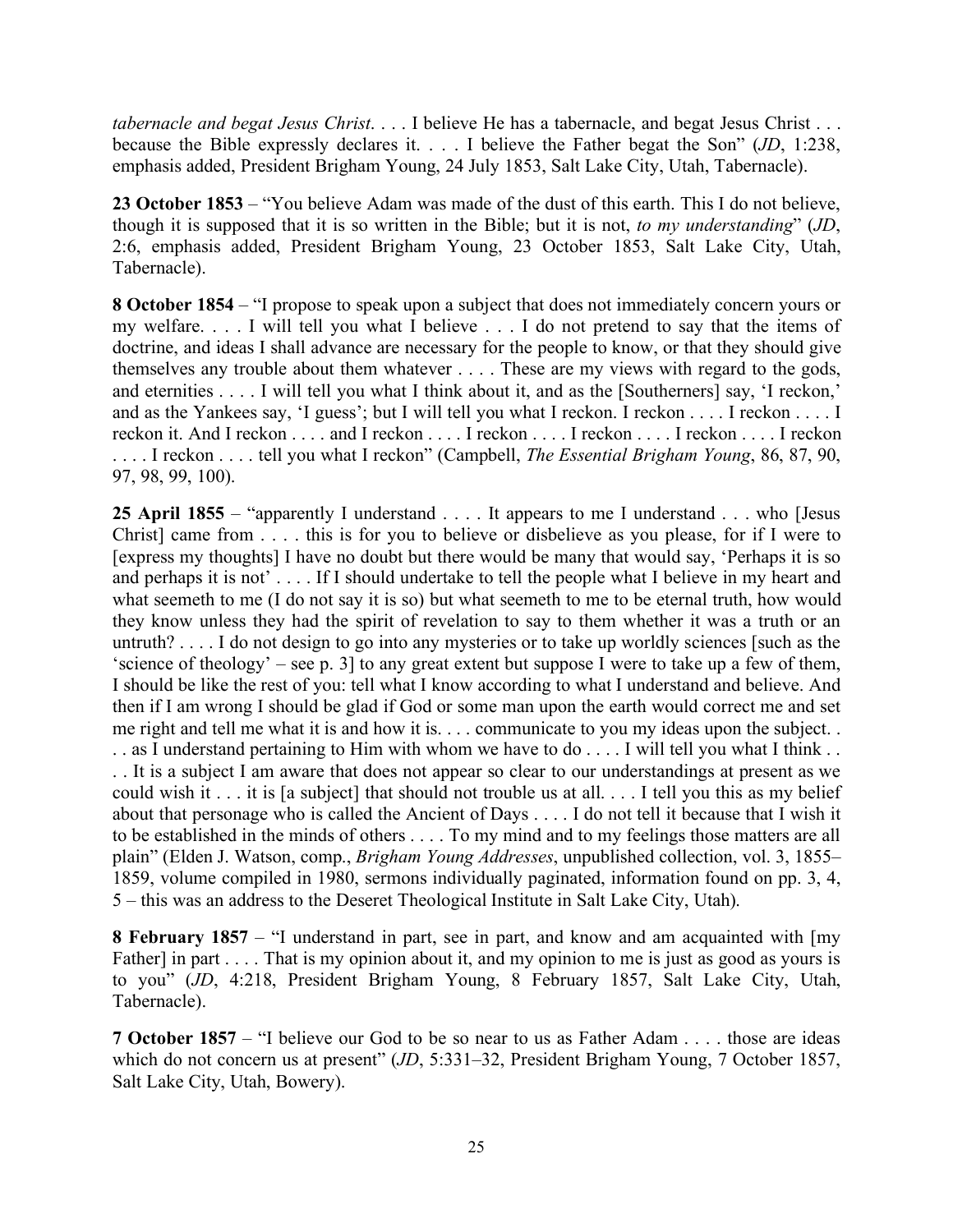**9 October 1859** – "Adam and Eve are the parents of all pertaining to the flesh, and I would not say that they are not also the parents of our spirits" (*JD*, 7:290, President Brigham Young, 9 October 1859, Salt Lake City, Utah, Tabernacle).

78. Daniel H. Wells: "The endowments plainly teach it and the Bible and other revelations are full of it" (*Salt Lake School of the Prophets Minute Book*, 9 June 1873, LDS Church Archives, Salt Lake City, Utah). Heber C. Kimball: "the Almighty sent Jehovah and Michael to do the work [of creation] . . . . has it not been imitated before you in your holy endowments [cf. *Ensign*, January 1986, 53]?" In this particular talk Heber C. Kimball specifies, in an orthodox manner, that "our Father and God, from whom we sprang" (i.e., the Father of our spirits) sent Adam and others to "organize an earth." Heber also said, "God the Father made Adam the lord of this creation in the beginning"—so Heber is indicating that Adam is subordinate to God (*JD*, 10:235, Heber C. Kimball, 27 June 1863, discourse delivered in Provo, Utah).

79. Even though Brigham Young did make some comments about Adam while lecturing in late 1845 his remarks were not nearly as elaborate as the views he expressed on the subject in early 1852.

80. *JD*, 11:252, President Brigham Young, 17 June 1866, Salt Lake City, Utah, Tabernacle.

81. See ibid., 8:234, Orson Hyde, 7 October 1860, Salt Lake City, Utah, Bowery. Elder Hyde added these details about the incident: "Men, women, and children came running together where we were and asked us what was the matter. They said that their houses shook and the ground trembled and they did not know but that there was an earthquake. We told them that there was nothing the matter—not to be alarmed; the Lord was only whispering to us a little" (ibid.). For another incident that convinced some of the Saints that Brigham Young was Joseph Smith's legitimate successor see Lynne W. Jorgensen, et al., "The Mantle of the Prophet Joseph Passes to Brother Brigham: A Collective Spiritual Witness," *BYUS*, vol. 36, no. 4, 1996–97, 125–204.

82. *The Instructor*, vol. 80, no. 6, June 1945, 259, written on 17 January 1878.

83. *JD*, 24:274, George Q. Cannon, 12 August 1883, Logan, Utah, Tabernacle. Brother Cannon said in this same source that Brigham Young "was not a God . . . . he was fallible" (ibid.).

84. *Improvement Era*, vol. 15, no. 11, September 1912, 1045.

85. Letter, Joseph F. Smith to A. Saxey, 7 January 1897, 1–2, LDS Church Archives, Salt Lake City, Utah.

86. George Q. Cannon, ed., *Proceedings of the First Sunday School Convention of The Church of Jesus Christ of Latter-day Saints* (Salt Lake City: Deseret Sunday School Union, 1899), 87–88.

87. Orson Hyde taught 'The Snag' principle thusly: "There is a way by which all revelations purporting to be from God through any man can be tested. Brother Joseph [Smith]